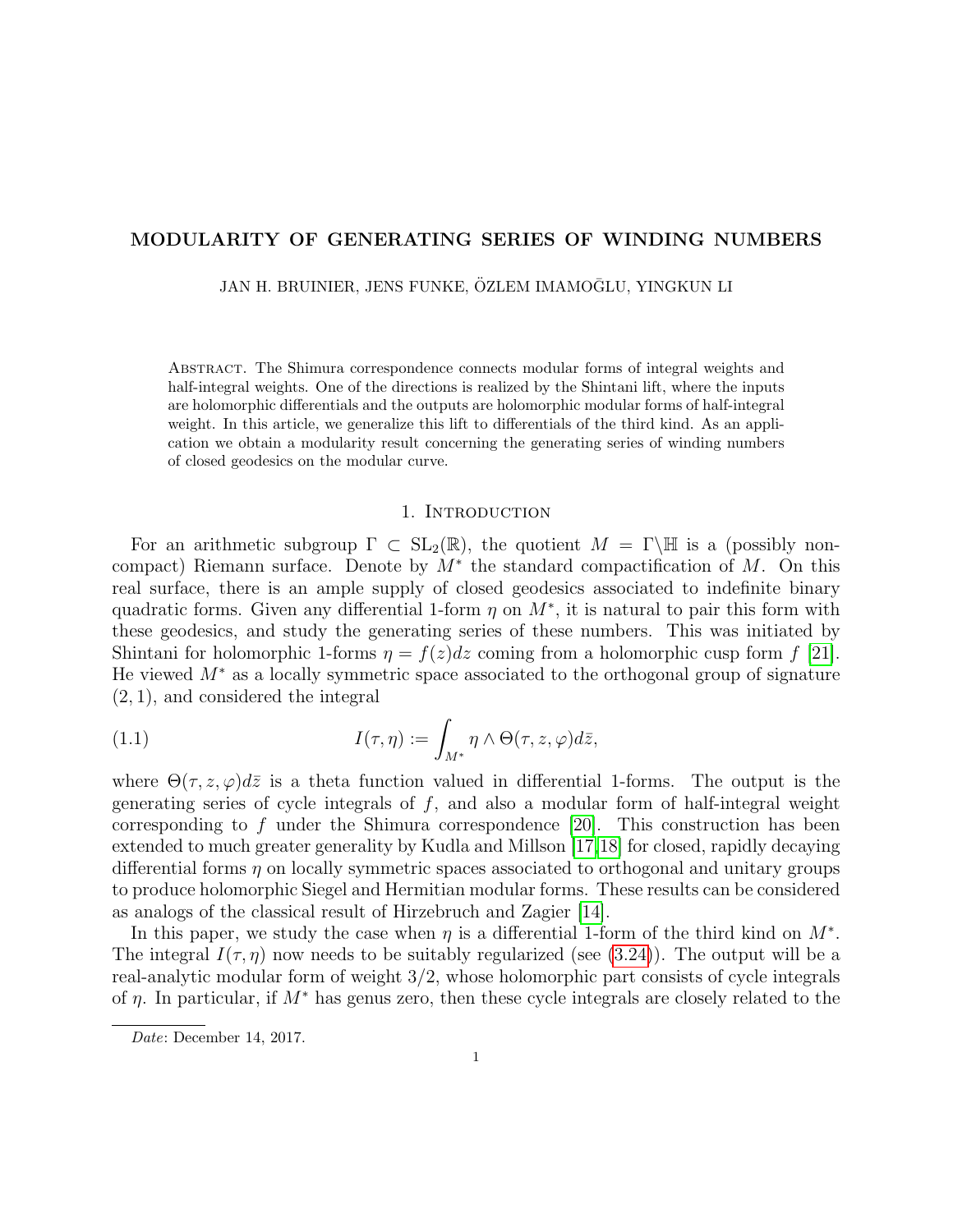winding number of the closed geodesics around the poles of  $\eta$ . To see this, we take as an example  $\Gamma = SL_2(\mathbb{Z})$  and consider

(1.2) 
$$
\eta := \frac{j'(z)}{j(z) - 1728} dz,
$$

where  $j: M^* \to \mathbb{P}^1(\mathbb{C})$  is the Klein j-invariant.

For a positive discriminant D, let  $\mathcal{Q}_D$  be the set of integral, binary quadratic forms  $[A, B, C] = Ax^2 + Bxy + Cy^2$  of discriminant D, which has an action by Γ. One can associate a closed geodesic  $c_X$  to each  $X \in \mathcal{Q}_D$ , whose image  $c(X)$  in  $M^*$  is a closed curve depending only on the Γ-equivalent class of X. Let  $\text{Ind}(X)$  be the winding number of  $j(c(X))$  with respect to 1728 and  $\infty$  on  $\mathbb{P}^1(\mathbb{C})$ , where we count with half multiplicity if  $j(c(X))$  passes through 1728 or  $\infty$ . As a special case of our main theorem, we show that the generating functions of certain averages of these winding numbers possess modular properties.

<span id="page-1-0"></span>**Theorem 1.1.** Let  $\Delta$  < 0 be a fixed fundamental discriminant,  $\chi_{\Delta}$  the associated genus char-acter (see [\(3.32\)](#page-17-0)), and  $L(s, \Delta)$  the Dirichlet L-function associated to the Dirichlet character  $\left(\frac{\Delta}{\cdot}\right)$ . Then the generating series

(1.3) 
$$
G_{\Delta}(\tau) := L(0, \Delta) + \sum_{\substack{d>0 \ \text{mod } 4}} q^d \sum_{X \in \Gamma \backslash \mathcal{Q}_{-d\Delta}} \chi_{\Delta}(X) \operatorname{Ind}(X)
$$

is a mixed mock modular form in the sense of [\[7\]](#page-23-1) (see section [3.1\)](#page-8-0) of weight  $3/2$  on  $\Gamma_0(4)$ . Its shadow is the Siegel indefinite theta function

$$
\theta_{\Delta}(\tau) := \frac{1}{\sqrt{|\Delta|}} \sum_{A,B,C \in \mathbb{Z}} \chi_{\Delta}([A,B,C])(A+C) q^{-(B^2 - 4AC)/|\Delta|} e^{-4\pi v (B^2 + (A-C)^2)/|\Delta|}.
$$

In general, we can consider the higher level analogue, where  $\Gamma$  and  $\mathcal{Q}_D$  are replaced by the congruence subgroup  $\Gamma_0(N)$  and subset

$$
\mathcal{Q}_{N,D} := \{ [A, B, C] \in \mathcal{Q}_D : N \mid A \} \subset \mathcal{Q}_D
$$

respectively. In this case, the period integrals of an arbitrary differential of the third kind  $\eta$ (with residue divisor with integral coefficients) are often transcendental by results of Scholl, Waldschmidt, and Wüstholz, see e.g. [\[19,](#page-24-4) [24,](#page-24-5) [26\]](#page-24-6). Therefore the coefficients in the generating series above will in general not be algebraic. Nevertheless, the generating series can still be made modular by the following general result, of which Theorem [1.1](#page-1-0) is a special case.

<span id="page-1-1"></span>**Theorem 1.2.** Let N be a positive integer and  $\Delta < 0$  a fundamental discriminant satisfying  $\Delta \equiv r^2 \mod 4N$ , and  $\chi_{\Delta}$  the genus character as defined in [\(3.32\)](#page-17-0). For an arbitrary differential of the third kind  $\eta$  with residue divisor  $\sum_{\zeta \in M^*} r_{\zeta}(\eta) \cdot [\zeta]$  and  $X \in \mathcal{Q}_{N,D}$ , denote  $\int_{c(X)} \eta$ the cycle integral of  $\eta$  along the geodesic on  $M^*$  determined by X (see [\(2.18\)](#page-7-0)). We define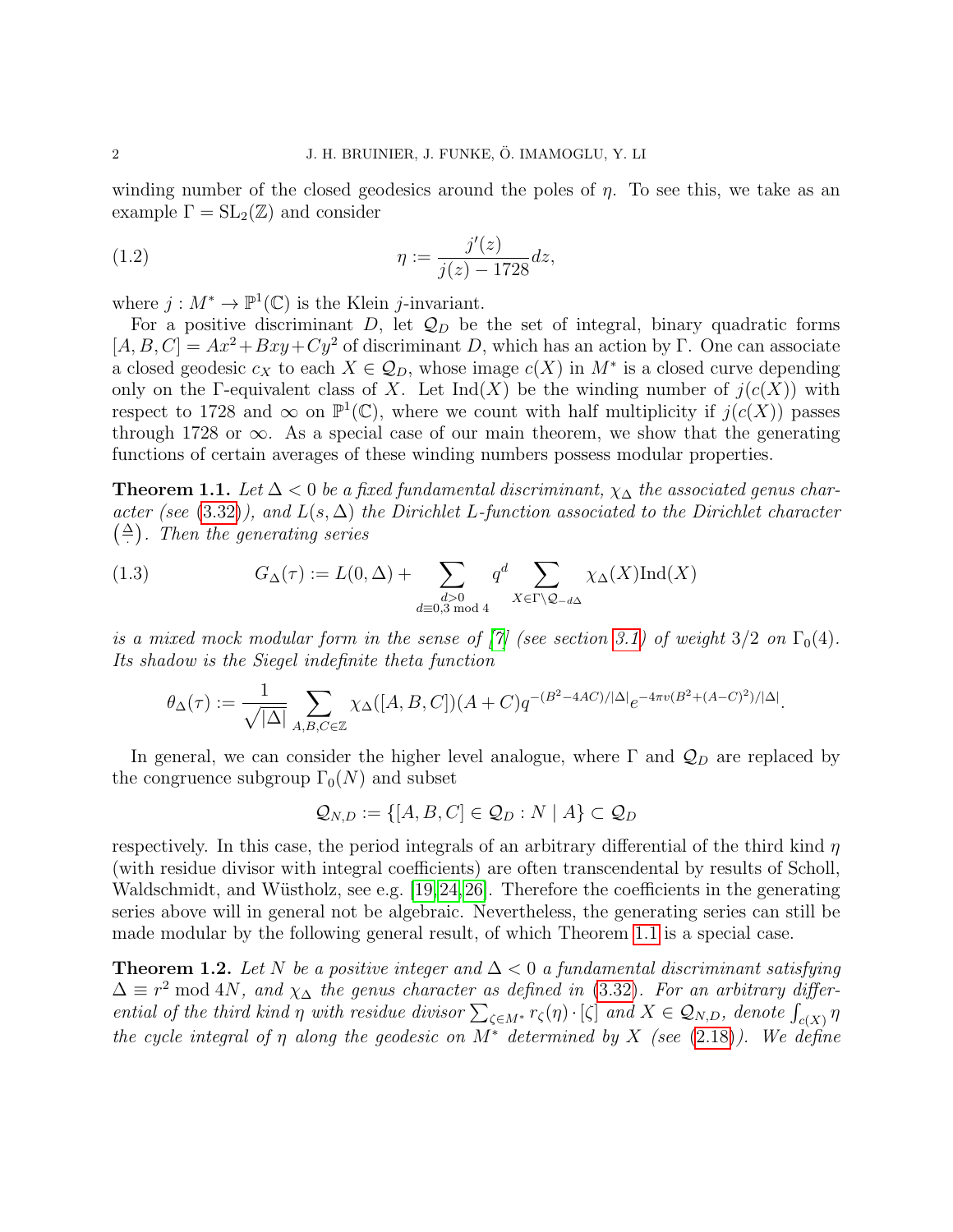the twisted trace of index d for η by

<span id="page-2-2"></span>
$$
\mathrm{Tr}_{N,\Delta,d}(\eta) := \sum_{X \in \Gamma_0(N) \setminus \mathcal{Q}_{N,-d\Delta}} \frac{\chi_{\Delta}(X)}{2\pi i} \int_{c(X)} \eta.
$$

Then the generating series

(1.4) 
$$
G_{\Delta,N}(\tau) := \sum_{\substack{d>0\\d\equiv 0,3 \bmod 4}} \text{Tr}_{N,\Delta,d}(\eta) q^d
$$

becomes a real-analytic modular form of weight  $3/2$  on  $\Gamma_0(4N)$  after adding the function  $\Theta_{\Delta}^{*}(\tau,\eta)$  in [\(3.36\)](#page-18-0), whose image under the lowering operator is the indefinite Siegel theta function  $\Theta_{\Delta}(\tau, \eta)$  in [\(3.37\)](#page-18-1).

Remark 1.3. Theorem [1.1](#page-1-0) follows from Theorem [1.2](#page-1-1) by specializing to  $N = 1$  and the residue divisor  $[\infty] - [\sqrt{-1}]$  on the modular curve.

Assume that the residue divisor in Theorem [1.2](#page-1-1) is given by  $[\zeta_1]-[\zeta_2]$ , the difference of two points in  $M^*$ . Then the theta lift  $I(\tau, \eta)$  is closely related to the indefinite theta functions  $\vartheta^{c_1,c_2}$  constructed by Zwegers [\[29\]](#page-24-7) and Kudla and the second author [\[9\]](#page-23-2) associated to two (arbitrary) preimages  $c_1$  and  $c_2$  of  $[\zeta_1]$  and  $[\zeta_2]$  in the extended upper half plane  $\mathbb{H}^*$  under the quotient map  $\mathbb{H}^* \to M^*$ . Explicitly,  $\vartheta^{c_1,c_2}$  can be realized by integrating the Kudla-Millson theta form over any curve in  $\mathbb{H}^*$  connecting  $c_2$  with  $c_1$ . Then the two non-holomorphic forms  $I(\tau, \eta)$  and  $\vartheta^{c_1, c_2}$  differ by a holomorphic cusp form, more precisely by a (cohomological) Shintani lift. In particular,  $I(\tau, \eta)$  and  $\vartheta^{c_1, c_2}$  coincide if the genus of  $M^*$  is zero.

The paper is organized as follows. First, we recall the basic setup in Section [2.](#page-2-0) Then we will prove the main result (Theorem [3.7\)](#page-14-1), and deduce Theorem [1.2](#page-1-1) from it. After that we relate the integral  $I(\tau, \eta)$  to the indefinite theta function of Zwegers and Funke-Kudla. Finally in the last section, we specialize Theorem [3.7](#page-14-1) to the case of a Shimura curve and give an example related to Ramanujan's mock theta function.

Acknowledgement. Most of this work was done during visits by J.F. to TU Darmstadt, by J.F. and Y.L. to FIM in Zürich in 2017. We thank these organizations for their supports. J.B and Y.L. are supported by the DFG grant BR-2163/4-2. Y.L. is also supported by an NSF postdoctoral fellowship.

# 2. SETUP

<span id="page-2-1"></span><span id="page-2-0"></span>2.1. **Modular Curve.** Let B be an indefinite quaternion algebra over  $\mathbb{Q}$  and let  $V = B^0 \subset$ B be the subspace of elements of trace zero. For N a positive rational number, there is a quadratic form  $Q(\alpha) := -N \text{Nm}(\alpha)$  on V, where Nm is the reduced norm on B. This turns V into a quadratic space of signature  $(2, 1)$  and  $G = Spin(V)$  is an algebraic group over Q. Denote by G the image of G in  $SO(V)$ .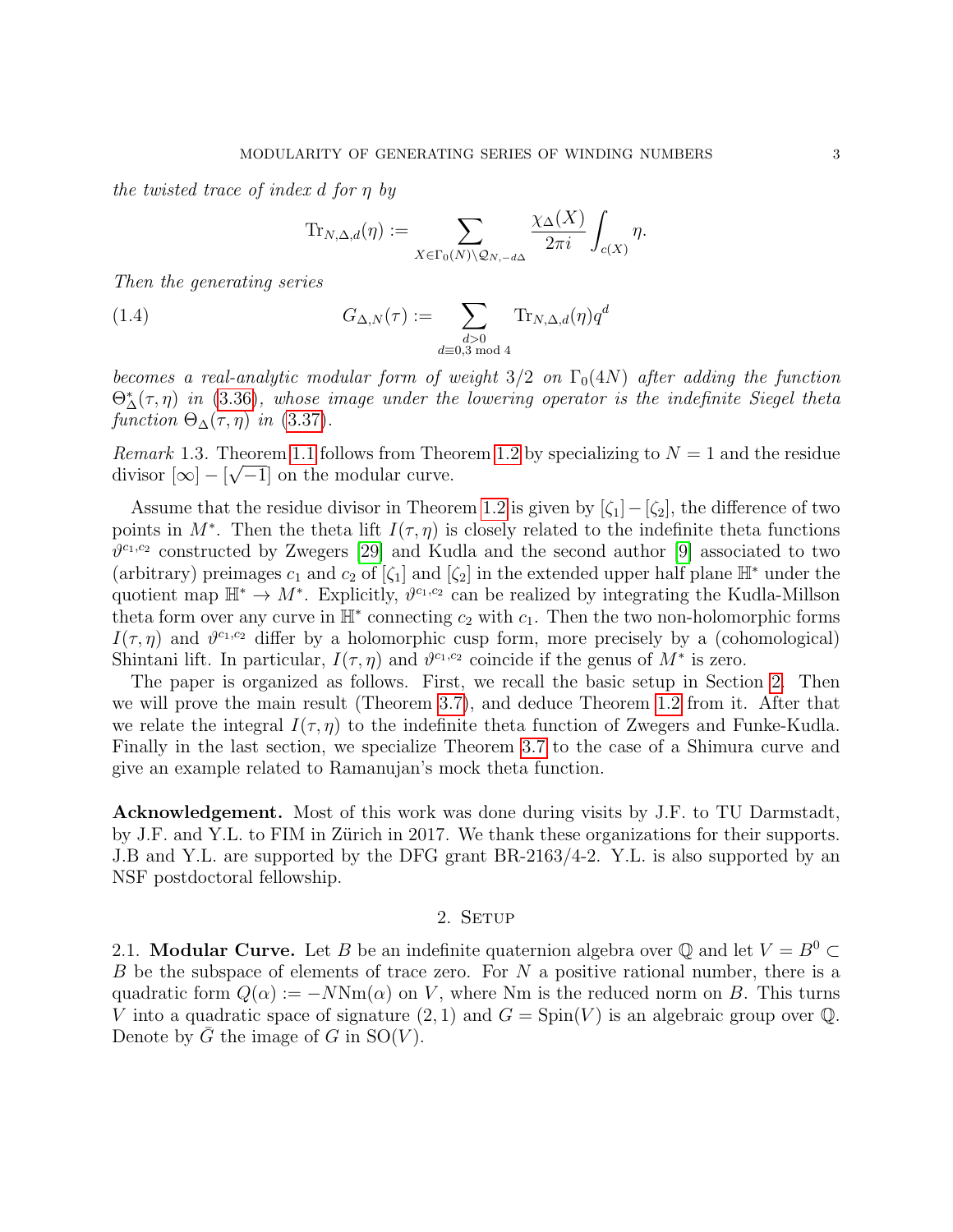Since B is indefinite, the real points  $V_{\mathbb{R}} := V \otimes_{\mathbb{Q}} \mathbb{R}$  of V are isomorphic to

$$
M_2(\mathbb{R})^0 := \left\{ \begin{pmatrix} x_1 & x_2 \\ x_3 & -x_1 \end{pmatrix} : x_1, x_2, x_3 \in \mathbb{R} \right\},\
$$

where the norm on B is identified with the determinant and the action of  $Spin(V)(\mathbb{R})$  becomes that of  $SL_2(\mathbb{R})$  via

$$
g \cdot X := gXg^{-1},
$$

for  $X \in M_2(\mathbb{R})^0$ . We can identify the symmetric space associated to V with the Grassmannian of oriented negative lines in  $V_{\mathbb{R}}$ , and we denote by  $\mathcal D$  its connected component containing the line spanned by  $\frac{1}{\sqrt{2}}$  $\frac{1}{N}$  ( $_{-1}$ <sup>1</sup>). Then D can be identified with the upper half-plane  $\mathbb{H}$  as follows. For  $z = x + iy \in \mathbb{H}$ , let  $g_z = \begin{pmatrix} 1 & x \\ 1 & 1 \end{pmatrix} \begin{pmatrix} y^{1/2} & 0 & 0 \\ 0 & y^{1/2} & 0 \end{pmatrix}$  $y^{-1/2}$  $\Big) \in SL_2(\mathbb{R})$  be the element such that  $g_z \cdot i = z$ . Then  $X(z) := \frac{1}{\sqrt{2}}$  $\frac{1}{\overline{N}}g_z\cdot\left(\begin{smallmatrix}&1\\&-1\end{smallmatrix}\right)=\frac{1}{\sqrt{N}y}\left(\begin{smallmatrix}-x&|z|^2\-1&x\end{smallmatrix}\right)$  $-1$  x ) spans a negative line in  $V_{\mathbb{R}}$ . It is easy to check that  $\gamma \cdot X(z) = X(\gamma z)$ . Furthermore, we denote

(2.1) 
$$
W(z) := \partial_{\overline{z}} X(z) = \frac{1}{2i\sqrt{N}y^2} \begin{pmatrix} -z & z^2 \\ -1 & z \end{pmatrix};
$$

(2.2) 
$$
R(X, z) := (X, X) + \frac{1}{2}(X, X(z))^2.
$$

Let  $(\cdot, \cdot)_z$  be the majorant associated to z; a small calculation gives

(2.3) 
$$
(X, X)_z = (X, X) + (X, X(z))^2.
$$

Note that the quantity  $(X, X(z))$  never vanishes for nonzero X when  $Q(X) \leq 0$ .

For  $L \subset V$  an even, integral lattice with quadratic form Q and dual lattice  $L'$ , let  $\Gamma_L \subset$  $G(\mathbb{Q})$  be the discriminant kernel and  $\Gamma \subset \Gamma_L \cap \mathrm{SO}^+(L)$  the connected component that fixes the component D. The quotient  $M = M_L := \Gamma \backslash \mathcal{D}$  is a modular curve or Shimura curve. The latter occurs exactly when B does not split over  $\mathbb{Q}$ , that is, Iso(V), the set of rational isotropic lines in  $V$ , is empty. If  $M$  is non-compact, then  $M$  can be compactified by adding  $\Gamma \backslash \text{Iso}(V)$ . In that case we denote  $\mathcal{D}^* := \mathcal{D} \cup \text{Iso}(V)$  and  $M^* = M^*_{L} := \Gamma \backslash \mathcal{D}^*$ .

<span id="page-3-0"></span>**Example 2.1.** Suppose that  $V(\mathbb{Q}) = M_2(\mathbb{Q})^0$ . Then  $SL_2 \cong Spin(V)$  as algebraic groups over Q. There is also a bijection between  $\mathbb{P}^1(\mathbb{Q})$  and Iso(V) by sending  $(\alpha : \beta)$  to the line spanned by  $\int_{\frac{\alpha\beta}{2}}^{\frac{\alpha\beta}{2}} \alpha^2$  $\left( \begin{array}{c} -\alpha\beta & \alpha^2 \\ -\beta^2 & \alpha\beta \end{array} \right)$ . This identifies  $\mathcal{D}^*$  with  $\mathbb{H}^* := \mathbb{H} \cup \mathbb{P}^1(\mathbb{Q})$ , where the action of  $\text{SO}(V)$ on  $\mathcal{D}^*$  becomes the linear fractional transformation on  $\mathbb{H}^*$ . Consider the lattice

$$
L := \left\{ \left( \begin{smallmatrix} -B & -C/N \\ A & B \end{smallmatrix} \right) \in V : A, B, C \in \mathbb{Z} \right\} \subset V.
$$

Its dual lattice is given by

$$
L' := \left\{ \begin{pmatrix} -B/2N & -C/N \\ A & B/2N \end{pmatrix} \in V : A, B, C \in \mathbb{Z} \right\}.
$$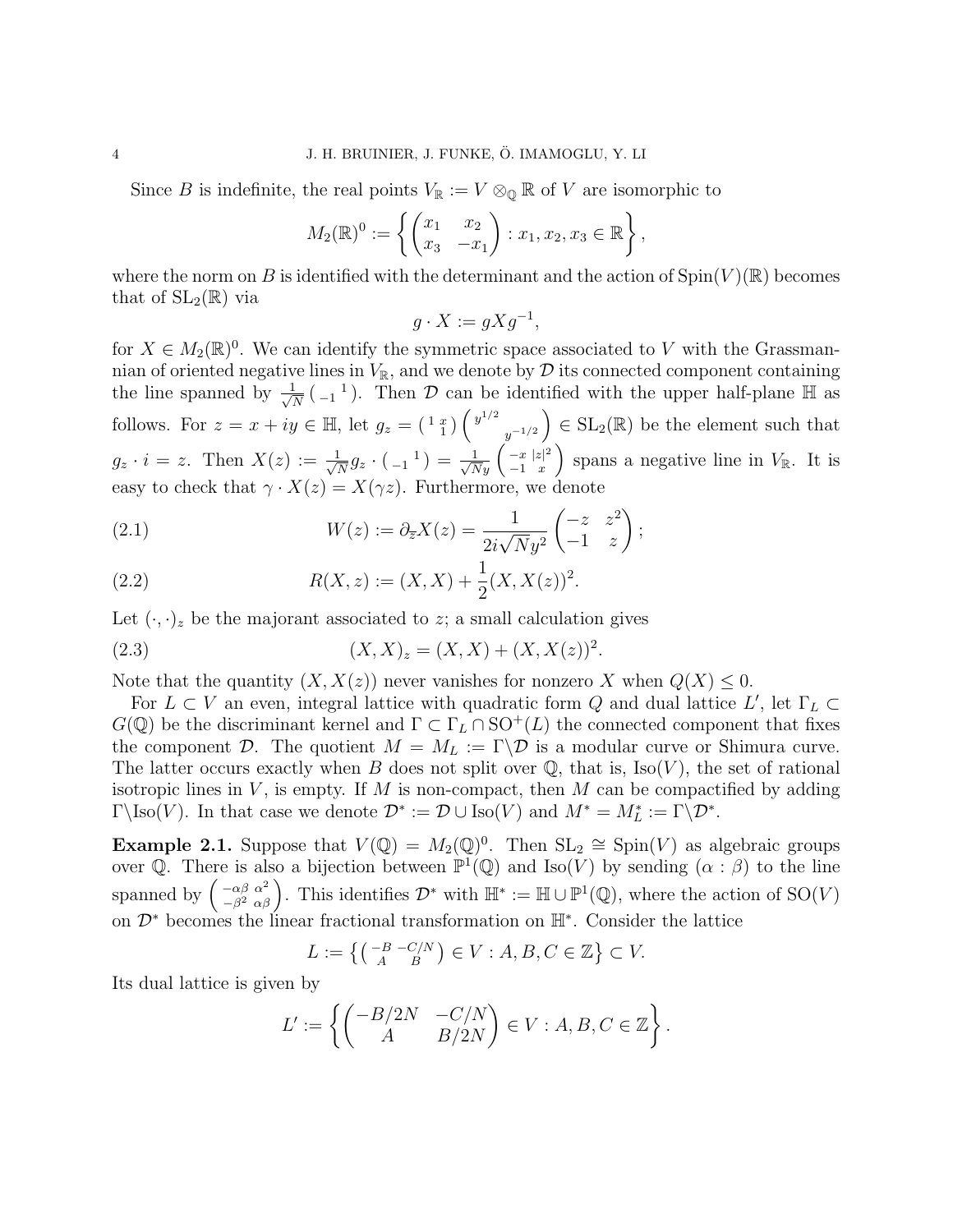Then  $\Gamma = \Gamma_0(N)$  and  $SO^+(L)$  is the extension of  $\Gamma_0(N)$  by all Atkin-Lehner involutions, see Section 2.4 of [\[3\]](#page-23-3).

<span id="page-4-0"></span>2.2. Cusps and Fundamental Domains. Suppose that V splits over  $\mathbb{Q}$ , i.e.  $V(\mathbb{Q}) =$  $M_2(\mathbb{Q})^0$ . Let  $\ell_0 \in \text{Iso}(V)$  be the line spanned by  $u_0 = \begin{pmatrix} 0 & 1 \\ 0 & 0 \end{pmatrix}$ , which corresponds to the cusp i∞. For any  $\ell \in \text{Iso}(V)$ , let  $\sigma_\ell \in \text{SL}_2(\mathbb{Z})$  be an element such that  $\ell = \sigma_\ell \ell_0$ . Set  $u_\ell := \sigma_\ell u_0$ . If  $\Gamma_\ell \subset \Gamma$  is the stabilizer of  $\ell$ , then

<span id="page-4-1"></span>(2.4) 
$$
\sigma_{\ell}^{-1} \Gamma_{\ell} \sigma_{\ell} = \left\{ \pm \begin{pmatrix} 1 & k \alpha_{\ell} \\ & 1 \end{pmatrix} : k \in \mathbb{Z} \right\}
$$

with  $\alpha_\ell \in \mathbb{Z}_{>0}$  the width of the cusp  $\ell$ . Choose  $\beta_\ell \in \mathbb{Q}_{>0}$  such that  $\beta_\ell u_\ell$  is a primitive element of  $\ell \cap L$ , and write  $\varepsilon_{\ell} := \alpha_{\ell}/\beta_{\ell}$ . For  $h \in L'/L$ , we can also define  $h_{\ell} \in \mathbb{Q}_{\geq 0}$  to be the quantity that satisfies  $0 \le h_\ell < \beta_\ell$  and  $\ell \cap (L + h) = (\mathbb{Z} \beta_\ell + h_\ell)u_\ell$ . We use  $[\ell]$  to represent the class of  $\ell$  in the finite set  $\Gamma\setminus \text{Iso}(V)$ . Note that  $\alpha_{\ell}, \beta_{\ell}, \varepsilon_{\ell}$  and  $h_{\ell}$  are all class invariants.

For  $\epsilon > 0$  and  $z \in M$ , let  $B_{\epsilon}(z)$  be the open  $\epsilon$ -neighborhood with respect to the hyperbolic metric. For  $\ell \in Iso(V)$ , we also have an open neighborhood  $B_{\epsilon}(\ell)$  near  $\ell$  given by  $q_{\ell}^{-1}$  $\bar{\ell}^{-1}(U_{\epsilon^{1/\alpha_{\ell}}}),$ where  $U_r := \{ w \in \mathbb{C} : |w| < r \}$  and  $q_\ell(z) = \mathbf{e}(\sigma_\ell^{-1})$  $\int_{\ell}^{-1} z/\alpha_{\ell}$ ). These charts turns  $M^* := \Gamma \backslash \mathcal{D}^*$ into a compact Riemann surface.

For a finite subset  $S = S^{\circ} \cup S_{\infty} \subset M^*$  with  $S^{\circ} \subset M$  and  $S_{\infty} \subset \Gamma \setminus \text{Iso}(V)$ , let  $M^*_{S}$  be the Riemann surface with the points in S removed. Suppose  $\epsilon > 0$  is sufficiently small such that  $B_{\epsilon}(\zeta)$  are all disjoint for  $\zeta \in S$ . Then

(2.5) 
$$
M_{S,\epsilon}^* := M^* \backslash \left( \bigsqcup_{\zeta \in S} B_{\epsilon}(\zeta) \right).
$$

is a compact Riemann surface with boundary  $\partial M_{S,\epsilon}^* = - \bigsqcup_{\zeta \in S} \partial B_{\epsilon}(\zeta)$ .

Suppose  $S = S_{\infty} = \Gamma \setminus \text{Iso}(V) \subset M^*$ , then  $M = M_S^*$  and the fundamental domain of  $M_{S,\epsilon}^*$ can be described as follows. For  $T > 1$ , let  $\mathcal{F}_T := \{z \in \mathbb{H} : |\text{Re}(z)| \leq 1/2 \text{ and } T \geq |z| \geq 1\}$ be the standard, truncated fundamental domain of  $SL_2(\mathbb{Z})$ . For  $\alpha \in \mathbb{N}$ , denote

$$
\mathcal{F}_T^{\alpha} := \bigcup_{j=0}^{\alpha-1} \begin{pmatrix} 1 & j \\ & 1 \end{pmatrix} \mathcal{F}_T.
$$

Then for  $\epsilon > 0$  sufficiently small, the fundamental domain of  $M_{S,\epsilon}^*$  is given by

$$
\mathcal{F}_T(\Gamma):=\bigcup_{\ell\in\Gamma\backslash{\rm Iso}(V)}\sigma_\ell\mathcal{F}_T^{\alpha_\ell}
$$

where  $T = -\log \epsilon / 2\pi$ .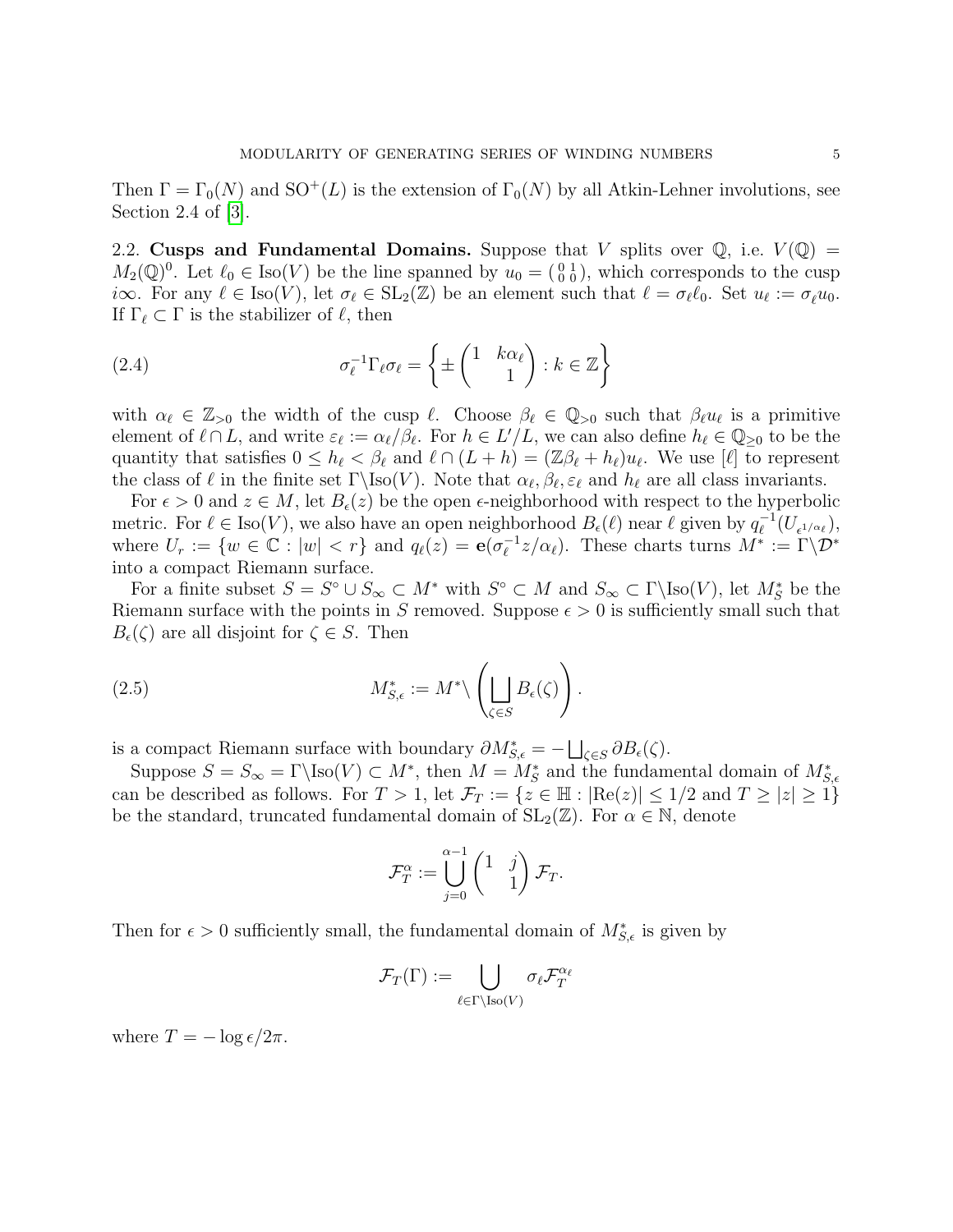<span id="page-5-2"></span>2.3. Differentials of the third kind. Let X be a connected, non-singular projective curve over  $\mathbb C$  of genus g. A differential form of the third kind is a meromorphic differential 1-form  $\eta$  on X with at most simple poles and residues in Q. Denote the set of its singularities by

(2.6) 
$$
S(\eta) := \{ \zeta \in X : \eta \text{ has a simple pole at } \zeta \},
$$

and the residue of  $\eta$  at  $z \in X$  by  $r_z(\eta)$ . Given a real-analytic function h with no poles in the  $\epsilon_0$ -neighborhood  $B_{\epsilon_0}(z)$  for sufficiently small  $\epsilon_0 > 0$ , we have

<span id="page-5-1"></span>(2.7) 
$$
h(z)r_z(\eta) = \frac{1}{2\pi i} \lim_{\epsilon \to 0} \int_{\partial B_{\epsilon}(z)} h\eta.
$$

This is true for all  $\epsilon > 0$  sufficiently small when h is holomorphic. The residue divisor of  $\eta$ is defined by

(2.8) 
$$
\operatorname{res}(\eta) := \sum_{\zeta \in S(\eta)} r_{\zeta}(\eta) \cdot [\zeta] \in \operatorname{Div}^0(X)
$$

and has degree zero by the residue theorem. Conversely, for any divisor  $D \in Div^0(X)$ , there is a differential of the third kind  $\eta_D$  such that res( $\eta_D$ ) = D [\[3,](#page-23-3) [12\]](#page-23-4). Furthermore, such a differential is uniquely determined up to addition of holomorphic differentials. In fact, by the Riemann period relations, there exists a *unique* differential of the third kind  $\eta_D$  for each  $D \in Div^0(X)$  such that

<span id="page-5-0"></span>
$$
\mathrm{Re}\int_{\gamma}\eta_D=0
$$

for every smooth curve  $\gamma \subset X \backslash D$ . We call  $\eta_D$  the canonical differential of the third kind.

For a finite set  $S \subset X$ , denote  $X' := X \backslash S$ . The homology group  $H_1(X', \mathbb{Z})$  is a finitely generated free abelian group, and there is a canonical surjective homomorphism

(2.9) 
$$
\pi: H_1(X', \mathbb{Z}) \to H_1(X, \mathbb{Z})
$$

induced by  $X' \hookrightarrow X$ . The kernel is isomorphic to  $\mathbb{Z}^{|S|}$  and generated by the class of  $\partial B_{\epsilon}(\zeta)$ in  $H_1(X',\mathbb{Z})$  for each  $\zeta \in S$  and  $\epsilon > 0$  sufficiently small. We denote these classes by  $\mathbf{c}_{\zeta} \in H_1(X',\mathbb{Z})$ . For each class  $\mathbf{c}' \in \text{ker}(\pi)$ , we can define the winding number of  $\mathbf{c}'$  around  $\zeta \in S$  to be the integer  $\text{ind}(\mathbf{c}'; \zeta)$  satisfying

(2.10) 
$$
\frac{1}{2\pi i} \int_{\mathbf{c}'} \eta = \sum_{\zeta \in S} \mathrm{ind}(\mathbf{c}'; \zeta) \cdot r_{\zeta}(\eta),
$$

for any differential of the third kind  $\eta$  satisfying  $S(\eta) \subset S$ .

To define the winding number of any  $c' \in H_1(X',\mathbb{Z})$ , we need to fix a section s of the surjective homomorphism [\(2.9\)](#page-5-0). Then we can define  $\text{ind}_s(\mathbf{c}'; \zeta)$  for any  $\mathbf{c}' \in H_1(X', \mathbb{Z})$  and  $\zeta \in S$  by

(2.11) 
$$
\mathrm{ind}_s(\mathbf{c}';\zeta):=\mathrm{ind}(\mathbf{c}'-s\circ\pi(\mathbf{c}');\zeta).
$$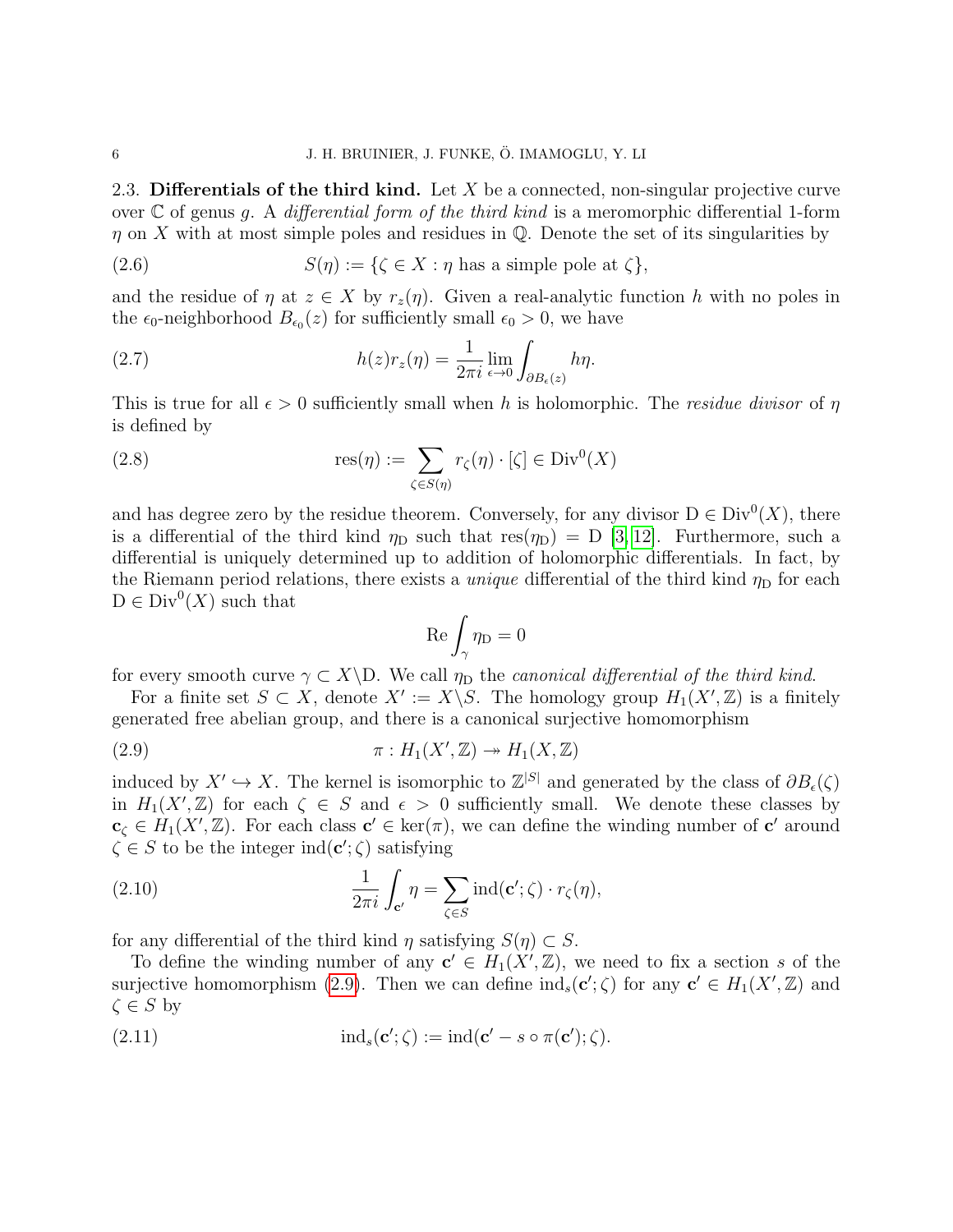This quantity clearly depends on the section s and satisfies

<span id="page-6-0"></span>(2.12) 
$$
\mathbf{c}' - s \circ \pi(\mathbf{c}') = \sum_{\zeta \in S} \text{ind}_s(\mathbf{c}'; \zeta) \mathbf{c}_{\zeta}.
$$

in  $H_1(X',\mathbb{Z})$ .

For  $\zeta_1, \zeta_2 \in S$ , let  $\gamma \subset X$  be any curve going from  $\zeta_1$  to  $\zeta_2$  and  $\mathbf{I}(\gamma, \mathbf{c}')$  the signed intersection of  $\gamma$  with any  $c' \in H_1(X',\mathbb{Z})$ . It can be defined as the integral of the Poincaré dual of  $c' \in H_1(X',\mathbb{Z})$  along  $\gamma$ . It is clear that  $I(\gamma, c')$  only depends on the class of  $\gamma$  in  $H_1(X', \partial X', \mathbb{Z})$ . From the fundamental polygon of a Riemann surface, we can see that for every section s and pairs of points  $\zeta_1, \zeta_2 \in S$ , there exists a curve  $\gamma_s$  such that  $\mathbf{I}(\gamma_s, s(\mathbf{c})) = 0$ for all  $\mathbf{c} \in H_1(X, \mathbb{Z})$ .

For each differential  $\eta$  of the third kind with  $S(\eta) \subset S$ , there exists (by Poincaré duality) a closed differential  $\omega_{\eta,s}$  on X unique in  $H^1_{\text{dR}}(X)$  such that

<span id="page-6-2"></span>(2.13) 
$$
\int_{s(\mathbf{c})} \eta = \int_{\mathbf{c}} \omega_{\eta,s}
$$

for all  $\mathbf{c} \in H_1(X, \mathbb{Z})$ . For any  $\mathbf{c}' \in H_1(X', \mathbb{Z})$ , we have

(2.14) 
$$
\frac{1}{2\pi i} \int_{\mathbf{c}'} \eta - \omega_{\eta,s} = \sum_{\zeta \in S} \operatorname{ind}_s(\mathbf{c}'; \zeta) \cdot r_{\zeta}(\eta).
$$

Using [\(2.12\)](#page-6-0), we can relate the intersection number to this integral for certain  $\eta$ .

<span id="page-6-1"></span>**Lemma 2.2.** Suppose  $res(\eta) = \zeta_1 - \zeta_2$ . In the notation above, we have

(2.15) 
$$
\frac{1}{2\pi i} \int_{\mathbf{c}'} \eta - \omega_{\eta,s} = -\mathbf{I}(\gamma_s, \mathbf{c}')
$$

for any  $\mathbf{c}' \in H_1(X',\mathbb{Z})$ .

2.4. Geodesics and Cycle Integrals. An element  $X \in V(\mathbb{Q})$  of positive norm m defines a geodesic  $c_X \subset \mathcal{D}$  via

$$
c_X := \{ z \in \mathcal{D} : z \perp X \} = \{ z \in \mathcal{D} : (X, X(z)) = 0 \}.
$$

Suppose  $X = \begin{pmatrix} -B/2 & -C \\ A & B/2 \end{pmatrix}$  $A^{B/2 \ -C}_{A \ B/2}$ . Then  $c_X$  is explicitly given by  $\{z \in \mathbb{H}^* : A|z|^2 + B \text{Re}(z) + C = 0\}.$ The geodesics carry a natural orientation gives as follows. The semicircle  $c<sub>X</sub>$  is oriented counter-clockwise if  $A > 0$  and clockwise if  $A < 0$ . The stabilizer  $\overline{\Gamma}_X \subset \overline{\Gamma}$  of X is either infinite cyclic or trivial. The latter happens if and only if  $\sqrt{m/N} \in \mathbb{Q}^{\times}$ . In that case, we call X split-hyperbolic. The orthogonal complement  $X$  in  $V$  is spanned by two rational isotropic lines  $\ell_X, \tilde{\ell}_X$  and  $c_X$  connects the two corresponding cusps of D. We distinguish them by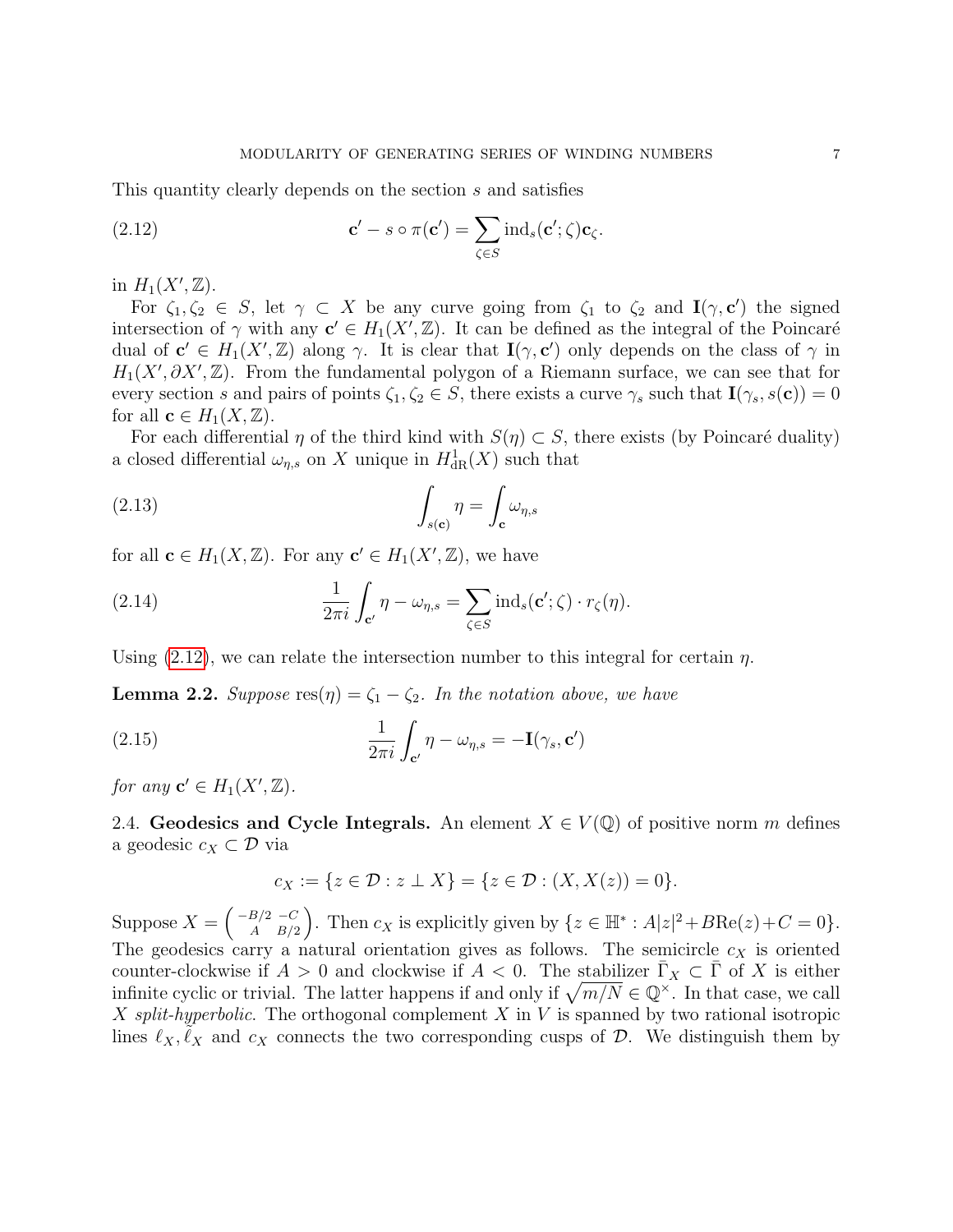requiring  $\ell_X$  to be the endpoint of  $c_X$ . Since the action of Γ preserves the orientation of  $c_X$ , we have  $\ell_{\gamma X} = \gamma \cdot \ell_X$  for all  $\gamma \in \Gamma$ . Note that  $\tilde{\ell}_X = \ell_{-X}$ . Choose  $\sigma_{\ell_X} \in SL_2(\mathbb{Z})$  such that

(2.16) 
$$
\sigma_{\ell_X}^{-1} X = \sqrt{m/N} \begin{pmatrix} 1 & -2r_X \\ & -1 \end{pmatrix}
$$

for a unique  $r_X \in \mathbb{Q} \cap [-\alpha_{\ell_X}/2, \alpha_{\ell_X}/2)$ . We call  $r_X$  the real part of  $c_X$ , since the geodesic  $c_X$  is given by  $c_X = \sigma_{\ell_X} \{ z \in \mathcal{D} : \text{Re}(z) = r_X \}$ . We denote the image of  $c_X$  on  $M^*$  by  $c(X)$ , which is a closed geodesic cycle when X is not split-hyperbolic. For  $S \subset M^*$  finite and  $\epsilon > 0$ sufficiently small, we write

<span id="page-7-2"></span><span id="page-7-1"></span>
$$
c(X; S, \epsilon) := c(X) \cap M^*_{S, \epsilon}
$$

which is a compact subset of  $M_S^*$ . For convenience, we also set

(2.17) 
$$
\iota(X) := \begin{cases} 1, & X \text{ is split-hyperbolic,} \\ 0, & \text{otherwise.} \end{cases}
$$

Let  $\eta$  be a differential form of the third kind on  $M^*$  and  $S := S(\eta) \cup (\Gamma\backslash \text{Iso}(V))$ . Then we can define

<span id="page-7-0"></span>(2.18) 
$$
\int_{c(X)} \eta := \text{p.v. } \lim_{\epsilon \to 0} \left( \int_{c(X;S,\epsilon)} \eta - \iota(X)(r_{\ell_X}(\eta) - r_{\ell_{-X}}(\eta)) \frac{\log \epsilon}{2\pi i} \right),
$$

where we take the Cauchy principal value of the limit. It exists by the proposition below.

# Proposition 2.3. The right hand side of  $(2.18)$  exists.

Proof. When  $\iota(X) = 0$ ,  $c(X) \subset M$  is a closed geodesic. If  $S \cap c(X) = \emptyset$ , then the limit clearly exists. Otherwise, we can understand the right hand side as the follows. Suppose  $\zeta \in S^{\circ}(\eta) \cap c(X) \subset M$ , then for any  $\epsilon > 0$ ,  $c(X) \cap \partial B_{\epsilon}(\zeta)$  has two points, which can be connected along  $\partial B_{\epsilon}(\zeta)$  in two ways. We can keep  $c(X)$  closed by deforming it near  $\zeta$  in these two ways. Each will yield a value as  $\epsilon \to 0$ . The Cauchy principal value of  $\lim_{\epsilon \to 0} \int_{c(X;S(\eta),\epsilon) \cap B_{\epsilon_0}(\zeta)} \eta$  is then the average of these two values. Here  $\epsilon_0$  is chosen small enough such that the  $B_{\epsilon_0}(z)$ 's are disjoint for  $z \in S$ .

When  $\iota(X) = 1$ , the geodesic  $c(X)$  connects two cusps  $\ell = \ell_X$  and  $\ell_{-X}$  on  $M^*$ . Near  $\zeta \in S^{\circ}(\eta) \cap c(X)$ , the same argument for  $\iota(X) = 0$  works. Near the cusp  $\ell$ , we have  $\eta = (r_\ell(\eta) + O(e^{-C y_\ell})) dz_\ell$  in the local coordinate  $z_\ell = x_\ell + iy_\ell = \sigma_\ell^{-1}$  $\int_{\ell}^{-1} z$  by the definition of  $r_{\ell}(\eta)$ . Therefore, we have

$$
\int_{c(X)\cap(B_{\epsilon_0}(\ell)-B_{\epsilon}(\ell))}\eta=r_{\ell}(\eta)\int_{-\log \epsilon_0/2\pi}^{-\log \epsilon/2\pi}i\,dy_{\ell}+O(\epsilon)=r_{\ell}(\eta)\frac{\log \epsilon}{2\pi i}+O(\epsilon)
$$

near the cusp  $\ell = \ell_X$ . The same argument with the reversed orientation also works for  $\ell_{-X}$ and finishes the proof.  $\Box$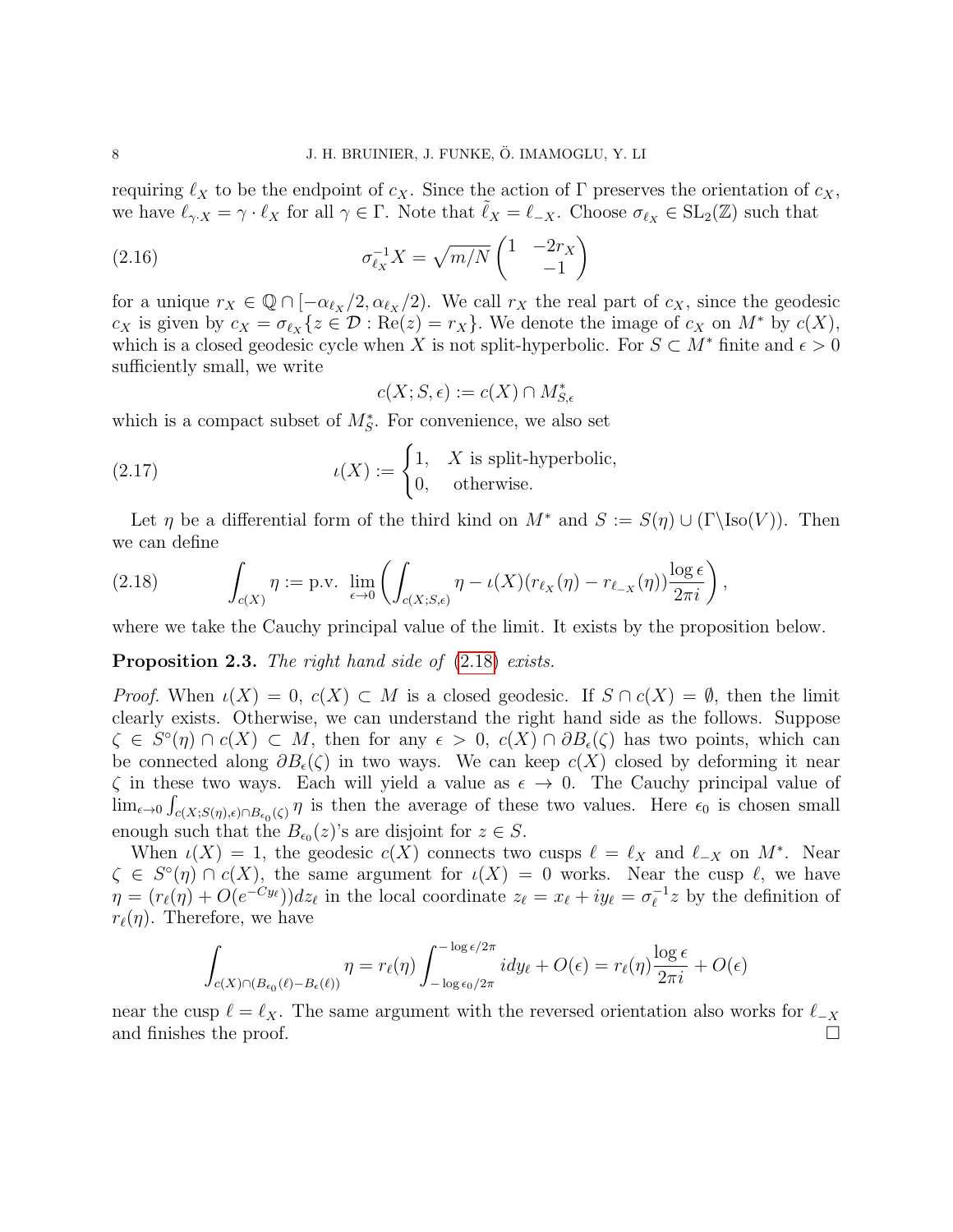### 3. Theta series and the main result

<span id="page-8-0"></span>3.1. Weil representation and modular forms. Let  $Mp_2(\mathbb{R})$  be the metaplectic two-fold cover of  $\text{SL}_2(\mathbb{R})$  consisting of elements  $(M, \phi(\tau))$  with  $M = \begin{pmatrix} a & b \\ c & d \end{pmatrix} \in \text{SL}_2(\mathbb{R})$  and  $\phi : \mathbb{H} \to \mathbb{C}$ a holomorphic function satisfying  $\phi(\tau)^2 = c\tau + d$ . Let  $\Gamma' \subset \text{Mp}_2(\mathbb{R})$  be the inverse image of  $SL_2(\mathbb{Z}) \subset SL_2(\mathbb{R})$  under the covering map. It is generated by  $T := ((\begin{smallmatrix} 1 & 1 \\ 0 & 1 \end{smallmatrix}), 1)$  and  $S =$ of  $SL_2(\mathbb{Z}) \subset SL_2(\mathbb{R})$  under the covering map. It is generated by  $T := (\begin{pmatrix} 0 & -1 \\ 1 & 0 \end{pmatrix}, T)$  and  $((\begin{pmatrix} 0 & -1 \\ 1 & 0 \end{pmatrix}, \sqrt{\tau})$ , where  $\sqrt{\cdot}$  denotes the principal branch of the holomorphic square root.

Let L be an even lattice with quadratic form  $Q$  and associated bilinear form  $(\cdot, \cdot)$  and dual lattice L' of signature  $(b^+, b^-)$ . The (finite) Weil representation  $\rho_L$  of  $\Gamma'$  associated to L acts on  $\mathbb{C}[L'/L]$  (see e.g.,  $[2, 21]$  $[2, 21]$ ) and is given by

(3.1) 
$$
\rho_L(T)(\mathfrak{e}_h) := \mathbf{e}(Q(h))\mathfrak{e}_h, \qquad \rho_L(S)(\mathfrak{e}_h) := \frac{\mathbf{e}(-(b^+ - b^-)/8)}{\sqrt{|L'/L|}} \sum_{\mu \in L'/L} \mathbf{e}(-(h, \mu))\mathfrak{e}_\mu.
$$

Here we denote the standard basis of  $\mathbb{C}[L'/L]$  by  $\{\mathfrak{e}_h : h \in L'/L\}$ , Furthermore, we write  $\langle \cdot, \cdot \rangle$  for the standard hermitian scalar product on  $\mathbb{C}[L/L]$ . Note that if  $L = L_1 \oplus L_2$ then  $\mathbb{C}[L'/L]$  can be identified with  $\mathbb{C}[L_1'/L_1] \otimes \mathbb{C}[L_2'/L_2]$  by sending  $\mathfrak{e}_{(h_1,h_2)}$  to  $\mathfrak{e}_{h_1} \otimes \mathfrak{e}_{h_2}$  for  $(h_1, h_2) \in L'_1/L_1 \oplus L'_2/L_2 = L'/L$ , and we have  $\rho_L = \rho_{L_1} \otimes \rho_{L_2}$ .

A function  $f: \mathbb{H} \to \mathbb{C}[L'/L]$  is called *modular* with weight  $k \in \frac{1}{2}$  $\frac{1}{2}\mathbb{Z}$ , representation  $\rho_L$  and level  $\Gamma \subset \Gamma'$  if

(3.2) 
$$
(f |_{k} (M, \phi))(\tau) := \phi(\tau)^{-2k} f(M \cdot \tau) = \rho_{L}((M, \phi)) f(\tau)
$$

for all  $(M, \phi(\tau)) \in \Gamma$ . Let  $\mathcal{A}_k(\Gamma, \rho_L)$  denote the space of such functions that are real-analytic. It contains the usual subspaces  $M_k(\Gamma, \rho_L)$ ,  $S_k(\Gamma, \rho_L)$  of holomorphic modular and cusp forms respectively, and also  $H_k(\Gamma, \rho_L)$ , the space of harmonic (weak) Maass forms, see [\[4\]](#page-23-6). We drop  $Γ$ , resp.  $ρ$ <sub>L</sub>, if it is Γ', resp. trivial. In case Γ ⊂ Mp<sub>2</sub>(ℝ) is the double cover of Γ'' ⊂ SL<sub>2</sub>(ℤ), we also write  $\mathcal{A}_k(\Gamma'', \rho_L)$  for  $\mathcal{A}_k(\Gamma, \rho_L)$ . The same notation holds for any subspace.

In [\[27\]](#page-24-8), Zagier defined the notion of a *mock modular form* following Zwegers [\[29\]](#page-24-7). For a cusp form  $g(\tau) \in S_{2-k}(\overline{\rho_L})$ , define

(3.3) 
$$
g^*(\tau) := \frac{i}{2} \int_{-\overline{\tau}}^{i\infty} \frac{\overline{g(-\overline{z})}}{(-i(z+\tau)/2)^k} dz.
$$

A holomorphic function  $f : \mathbb{H} \to \mathbb{C}[L/L]$  is called mock modular of weight k with respect to  $\rho_L$  if there exists a  $g \in S_{2-k}(\overline{\rho}_L)$  such that  $\tilde{f} := f + g^* \in H_k(\rho_L)$ . The form g is called the shadow of f. The shadow g is related to  $f + g^*$  via the operator  $\xi_k := 2iv^k\overline{\partial_{\overline{\tau}}}$  in [\[4\]](#page-23-6), i.e.,  $\xi_k(f(\tau) + g^*(\tau)) = g(\tau).$ 

The notion of mock modular form was further generalized in [\[7\]](#page-23-1) to mixed mock modular forms. We say that a holomorphic function f is mixed mock modular if there exists  $g \in$  $S_{2-k+\ell}(\rho_{L_1})$  and  $h \in M_{\ell}(\rho_{L_2})$  such that  $f + h \otimes g^* \in \mathcal{A}_k(\Gamma, \rho_L)$ . In this case, the function  $g(\tau) \otimes h(\tau)$  is called the shadow of f.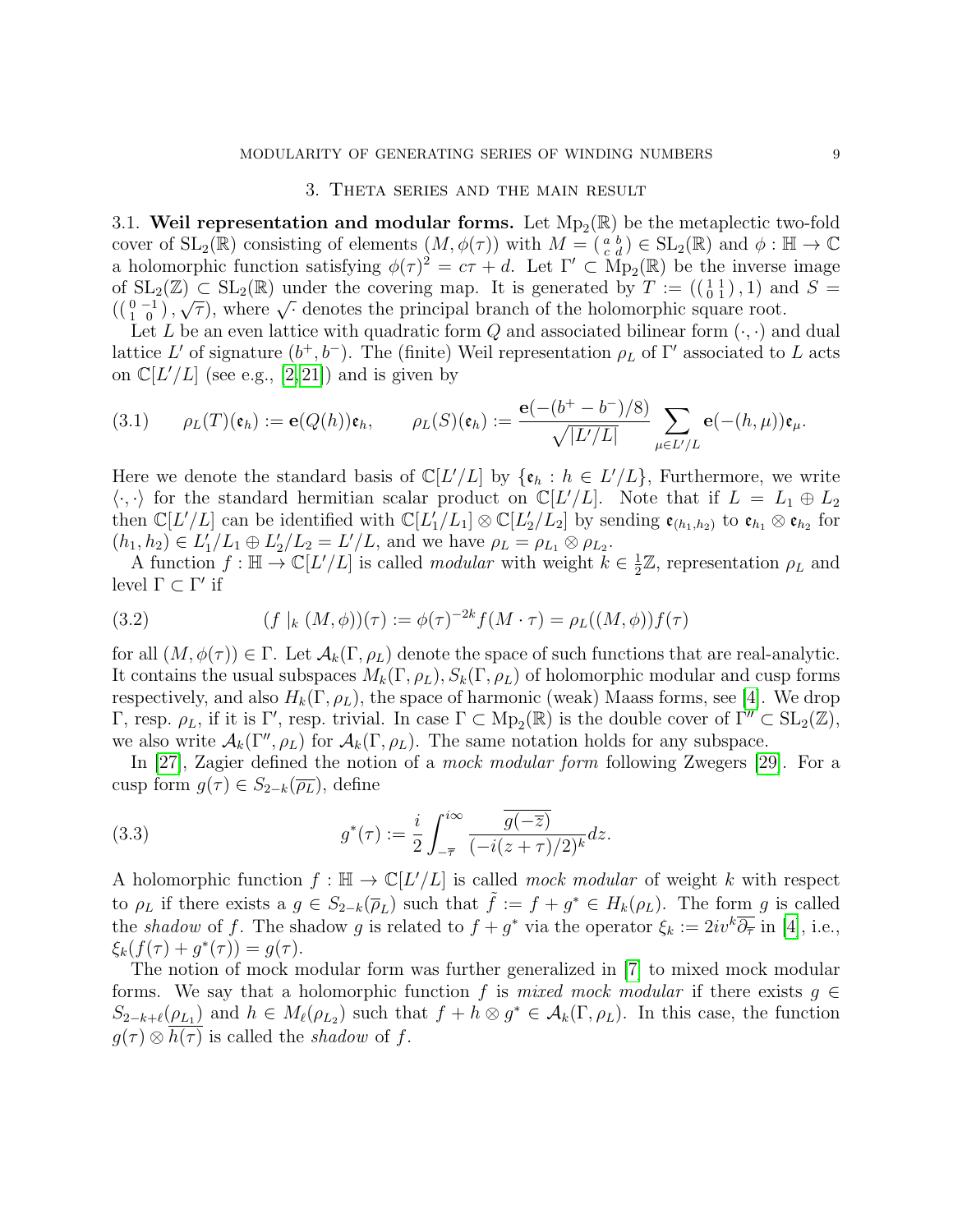3.2. Unary theta series associated to a cusp. Suppose  $b^+ = 2, b^- = 1$  and L contains isotropic vectors. For an isotropic line  $\ell \in Iso(V)$ , the space  $\ell^{\perp}/\ell$  is a one-dimensional positive definite space with quadratic form Q. It contains an even lattice

$$
K_{\ell} := (L \cap \ell^{\perp})/(L \cap \ell),
$$

whose dual lattice is given by  $K'_\ell := (L' \cap \ell^{\perp})/(L' \cap \ell)$ . There is an exact sequence

$$
(L' \cap \ell)/(L \cap \ell) \to (L' \cap \ell^{\perp})/(L \cap \ell^{\perp}) \to K'_{\ell}/K_{\ell}.
$$

For  $h \in L'/L$  with  $h \perp \ell$ , let  $\overline{h}$  denote its image in  $K'_{\ell}/K_{\ell}$ . Define a unary theta function  $\Theta_{\ell}$ by

(3.4) 
$$
\Theta_{\ell}(\tau) := \sum_{h \in L'/L, h \perp \ell} \mathfrak{e}_h \sum_{X \in K_{\ell} + \overline{h}} (X, \text{Re}(W(\sigma_{\ell}i))) \mathbf{e}(Q(X)\tau).
$$

It transforms with weight  $3/2$  and the Weil representation  $\rho_L$ . Furthermore, it only depends on the class of  $\ell$  in Γ\Iso(V). The Fourier coefficients take the following shape.

<span id="page-9-0"></span>**Lemma 3.1.** For  $m \in \mathbb{Q}_{>0}$  and  $h \in L'/L$ , let  $b_{\ell}(m, h)$  be the  $(m, h)^{th}$  Fourier coefficient of  $\Theta_{\ell}(\tau)$ . Then

(3.5) 
$$
b_{\ell}(m,h) = -\frac{\sqrt{N}}{2\varepsilon_{\ell}} \sum_{X \in \Gamma_{\ell} \setminus (L_{m,h} \cap \ell^{\perp})} \delta_{\ell}(X),
$$

where  $L_{m,h} := \{ \lambda \in L + h : Q(\lambda) = m \}$  and  $\delta_{\ell}(X) = \pm 1$  if  $\ell = \ell_{\pm X}$ .

*Proof.* If h is not orthogonal to  $\ell$ , then both sides above are zero trivially. So suppose  $h \perp \ell$ . Then there is a natural surjection from the set  $L_{m,h} \cap \ell^{\perp}$  to  $\{X \in K_{\ell} + \overline{h} : Q(X) = m\}$ . The kernel is the subgroup of  $L' \cap \ell$  that acts on  $L_{m,h} \cap \ell^{\perp}$  by addition, which is exactly  $L \cap \ell$ . The map  $L_{m,h} \cap \ell^{\perp} \to (L_{m,h} \cap \ell^{\perp})/(L \cap \ell)$  now factors through  $L_{m,h} \cap \ell^{\perp} \to \Gamma_{\ell} \setminus (L_{m,h} \cap \ell^{\perp})$ . Arguing as in Lemma 3.7 of [\[8\]](#page-23-7), we know that

$$
\Gamma_{\ell} \backslash (L_{m,h} \cap \ell^{\perp}) \to (L_{m,h} \cap \ell^{\perp})/(L \cap \ell)
$$

is an  $2\sqrt{m/N}\varepsilon_\ell$  to 1 covering map. For an element  $X \in L_{m,h}\cap \ell^\perp$  with  $\ell_X = \ell$ , [\(2.16\)](#page-7-1) implies that

$$
(X, \text{Re}(W(\sigma_{\ell}i))) = \frac{1}{2\sqrt{N}} \left( \sigma_{\ell}^{-1} X, \begin{pmatrix} -1 & 0 \\ 0 & 1 \end{pmatrix} \right) = -\sqrt{m},
$$

with the sign changed if  $\ell_{-X} = \ell$  instead. This finishes the proof.  $\Box$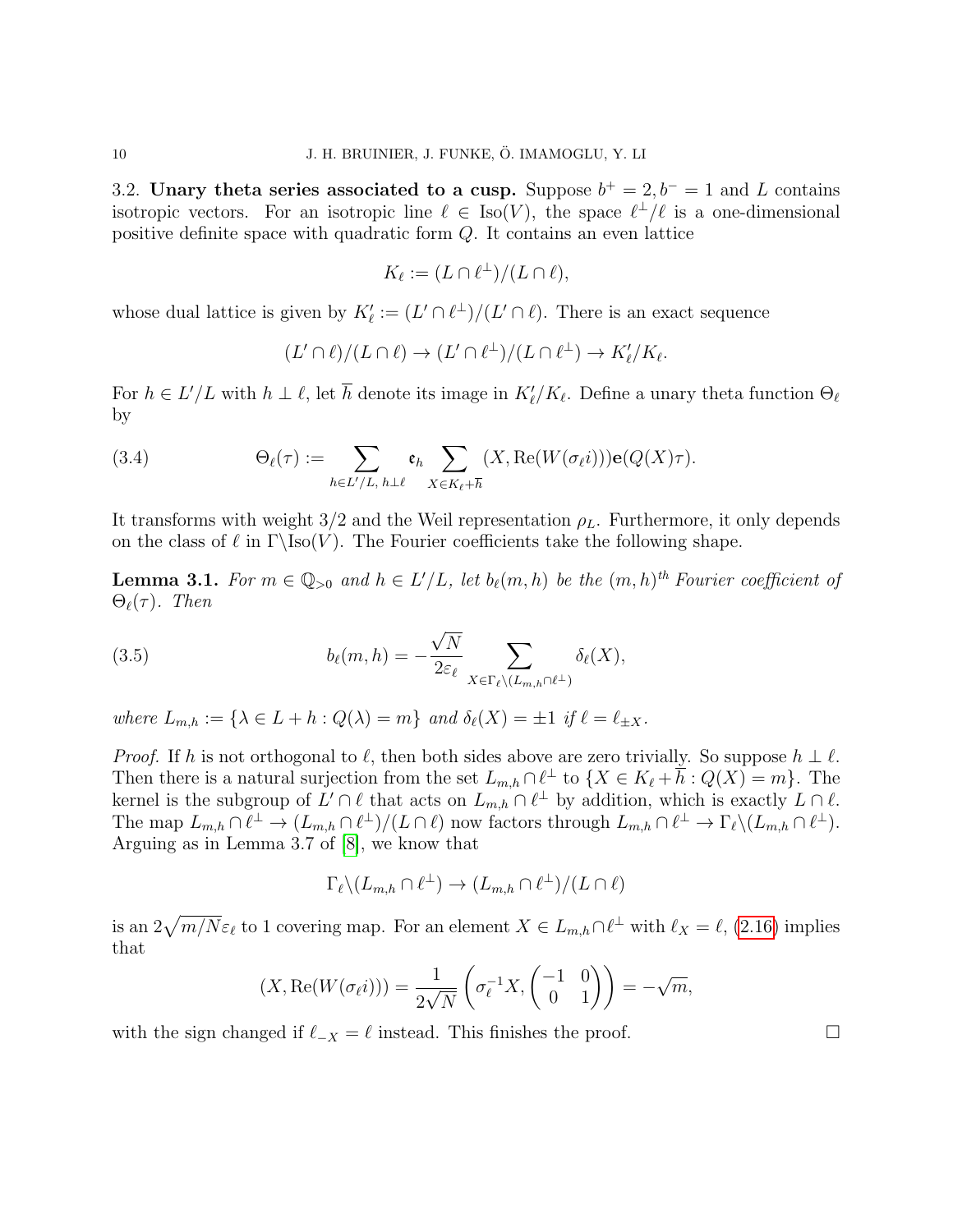3.3. Schwartz Forms and Theta functions. Recall that the metaplectic group  $Mp_2(\mathbb{R})$ acts on the space of Schwartz functions on  $V_{\mathbb{R}}$  via the Weil representation  $\omega$  over  $\mathbb{R}$ . For a convenient reference, see e.g. [\[21\]](#page-24-0). We consider the Shintani Schwartz function  $\varphi_{\rm Sh}$  [\[21\]](#page-24-0),

(3.6) 
$$
\varphi_{\text{Sh}}(X, z) := (X, W(z))e^{-\pi(X, X)_z}.
$$

Then  $\varphi_{\text{Sh}}(X, z)$  has weight 3/2, that is,

$$
\omega(k'(\theta))\varphi_{\mathrm{Sh}} = \chi_{3/2}(k'(\theta))\varphi_{\mathrm{Sh}}.
$$

Here  $k'(\theta)$  is a preimage of  $\begin{pmatrix} \cos \theta & \sin \theta \\ -\sin \theta & \cos \theta \end{pmatrix} \in SO(2)$  in  $Mp_2(\mathbb{R})$  and  $\chi_{3/2}$  is the character of  $K'$ whose square is given by  $\chi_{3/2}^2(k'(\theta)) = e^{3i\theta}$ . The Kudla-Millson Schwartz form [\[16\]](#page-24-9) is closely related to  $\varphi_{\rm Sh}$  and is given by

(3.7) 
$$
\varphi_{\text{KM}}(X,z) := \varphi_{\text{Sh}}(X,z)d\overline{z} + \overline{\varphi_{\text{Sh}}(X,z)}dz.
$$

Then  $\varphi_{KM}(X)$  defines a closed 1-form on D. The associated "Millson" Schwartz function [\[18\]](#page-24-3),

(3.8) 
$$
\psi(X, z) := \frac{(X, X(z))}{2} e^{-\pi(X, X)z}
$$

has weight  $-1/2$ . In what follows, it will be convenient to set

$$
\varphi^0(X) := \varphi(X)e^{\pi(X,X)},
$$

where  $\varphi$  is any of the functions above. For a Schwartz function  $\varphi$  of weight  $\ell$ , we set

$$
\varphi(X,\tau,z) := v^{-\ell/2} \omega(g_{\tau}') \varphi(x) = v^{3/4 - \ell/2} \varphi^0(\sqrt{v}X,z) e^{\pi i (X,X)\tau}
$$

Here,  $g'_{\tau} = \left( \begin{array}{cc} u^{1/2} \ v^{-1/2}v^{1/2} & u^{-1/2} \end{array} \right)$ 0  $u^{-1/2}$  $\left( \theta \right)$ ,  $u^{-1/4}$   $\in$  Mp<sub>2</sub>( $\mathbb{R}$ ) maps the base point  $i \in \mathbb{H}$  to  $\tau = u + iv \in \mathbb{H}$ . Finally note that all functions (and forms) above are  $G(\mathbb{R})$ -equivariant, that is,

$$
\varphi(g \cdot X, g \cdot z) = \varphi(X, z) \qquad (g \in G(\mathbb{R})).
$$

In particular, for fixed X, the above functions are  $\Gamma_X$ -invariant.

For  $\varphi \in {\varphi_{\text{Sh}}}$ ,  $\varphi_{\text{KM}}$ ,  $\psi$  and  $L \subset V$  a lattice as in Section [2.1,](#page-2-1) we define the theta series

(3.9) 
$$
\Theta(\tau,z,\varphi):=\sum_{h\in L'/L}\Theta_h(\tau,z,\varphi)\mathfrak{e}_h,\qquad \Theta_h(\tau,z,\varphi):=\sum_{X\in L+h}\varphi(X,\tau,z).
$$

The series all converge absolutely due to the exponential decay of  $\varphi$ . Then  $\Theta(\tau, z, \varphi_{\text{Sh}})$  and  $\Theta(\tau, z, \psi)$  transform in  $\tau$  with respect to the Weil representation  $\rho_L$  with weight 3/2 and  $-1/2$  respectively, see [\[21\]](#page-24-0). As a function of z,  $\Theta(\tau, z, \varphi_{\rm Sh})$  and  $\Theta(\tau, z, \psi)$  have weights 2 and 0 for  $\Gamma_L$  respectively, while  $\Theta(\tau, z, \varphi_{KM})$  defines a closed differential 1-form on M.

When  $m \in \mathbb{Q}^{\times}$ , the set  $\Gamma \backslash L_{m,h}$  is finite, where  $L_{m,h}$  is defined in Lemma [3.1.](#page-9-0) Therefore, we can write the Fourier expansion of  $\Theta_h(\tau, z, \varphi)$  as (see [\[5,](#page-23-8) Equation (4.15)])

<span id="page-10-0"></span>(3.10) 
$$
\Theta_h(\tau, z, \varphi) = \Theta_{0,h}(\tau, z, \varphi) + \sum_{m \in \mathbb{Q}^\times} \mathbf{e}(m\tau) \sum_{X \in \Gamma \backslash L_{m,h}} a(\sqrt{v}X, z, \varphi^0),
$$

.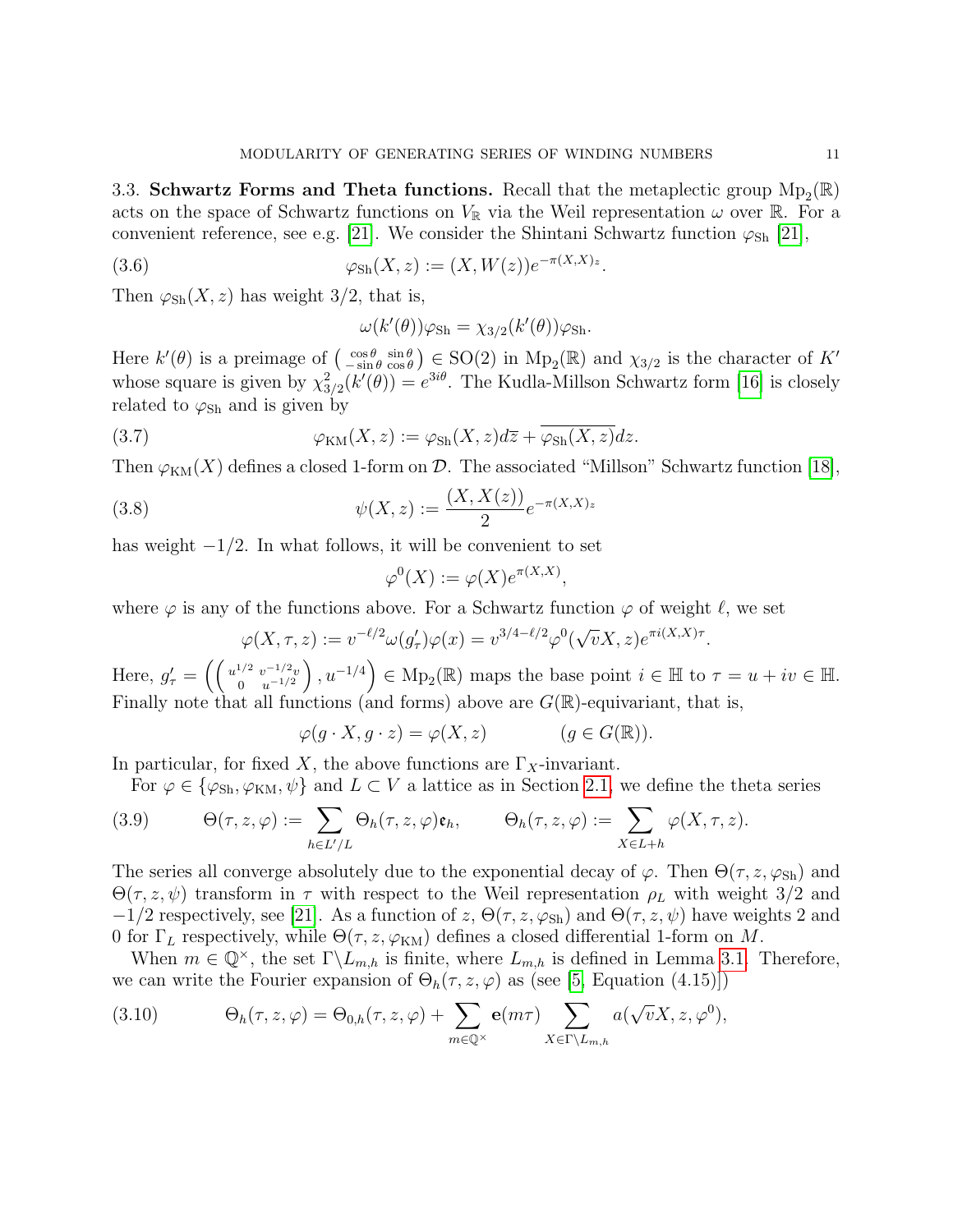where

<span id="page-11-1"></span>(3.11) 
$$
\Theta_{0,h}(\tau,z,\varphi) := \sum_{X \in L_{0,h}} \varphi^0(\sqrt{v}X,z), \qquad a(X,z,\varphi^0) := \sum_{\gamma \in \Gamma_X \backslash \Gamma} \varphi^0(\gamma^{-1}X,z).
$$

Using a partial Poisson summation, we can describe their behaviors near the cusps of  $M$ as follows (see  $[11]$ ).

<span id="page-11-0"></span>Proposition 3.2. Let  $z_\ell = x_\ell + iy_\ell := \sigma_\ell^{-1}$  $e^{-1}z$  be the local coordinate at the cusp  $\ell \in \text{Iso}(V)$ . As  $y_{\ell} \to \infty$ , we have

(3.12) 
$$
\Theta(\tau, z, \varphi_{\text{Sh}}) = \frac{1}{\sqrt{N} \beta_{\ell}} \Theta_{\ell}(\tau) + O(e^{-C y_{\ell}^2 \min(v, 1/v)}),
$$

$$
\Theta(\tau, z, \psi) = O(e^{-C v y_{\ell}^2})
$$

for some absolute constant  $C > 0$  depending only on L. Furthermore, let  $X \in L_{m,h}$  be a hyperbolic element, i.e.  $m > 0$ . Then

(3.13) 
$$
a(\sqrt{v}X, z, \varphi_{\text{Sh}}^0) = \begin{cases} \left( \mp \frac{1}{2\alpha_\ell} + O(e^{-Cy_\ell^2 \min\{mv, 1/(mv)\}}) \right) & \text{if } \iota(X) = 1, [\ell] = [\ell_{\pm X}], \\ O(e^{-Cmvy_\ell^2}), & \text{otherwise.} \end{cases}
$$

Here  $\alpha_{\ell}$  is the width of the cusp  $\ell$  as defined in Section [2.2.](#page-4-0)

We can extend  $\Theta(\tau, z, \varphi_{\text{Sh}})$  and  $\Theta(\tau, z, \psi)$  to  $M^*$  by continuity.

3.4. A singular Schwartz function. We define a singular (Schwartz) function  $\tilde{\psi}$  on  $V_{\mathbb{R}}$  by

<span id="page-11-2"></span>(3.14) 
$$
\tilde{\psi}(X, z) := -\frac{\text{sgn}(X, X(z))}{2} \text{erfc}(\sqrt{\pi} |(X, X(z))|) e^{-\pi(X, X)},
$$

where  $erfc(t) := \frac{2}{\sqrt{t}}$  $\frac{1}{\pi} \int_t^{\infty} e^{-r^2} dr$  is the complementary error function. We set  $\tilde{\psi}(0) = 0$ . Note that  $\tilde{\psi}(X, z)$  has a singularity along the geodesic  $c_X$  if  $Q(X) > 0$  and is smooth otherwise. We also set  $\tilde{\psi}(X) = 0$  along  $c_X$ . As before we write  $\tilde{\psi}^0(X, z) = \tilde{\psi}(X, z)e^{\pi(X, X)}$  and set

 $\tilde{\psi}(X,\tau,z)=\tilde{\psi}^0($ √  $\overline{v}X,z)$ e $(Q(X)\tau)$ 

as if  $\tilde{\psi}$  had weight 3/2 under the Weil representation (which of course it doesn't). This is motivated by the following Lemma [3.3\(](#page-0-0)ii) which can be obtained by a direct calculation (such as in  $|9|$ ).

**Lemma 3.3.** (i) Away from the singularity of  $\tilde{\psi}(X, z)$ ,

(3.15)  $\overline{\partial}\tilde{\psi}(X,z) = \varphi_{\text{Sh}}^0(X,z)d\overline{z}.$ 

Here  $\overline{\partial}$  is the exterior anti-holomorphic derivative for  $z \in \mathcal{D}$ . In particular, for  $Q(X) \leq 0$ , the function  $\tilde{\psi}^0(X, z)$  is a smooth  $\overline{\partial}$ -primitive of  $\varphi^0_{\rm Sh}(X, z)d\overline{z}$ . For  $Q(X) <$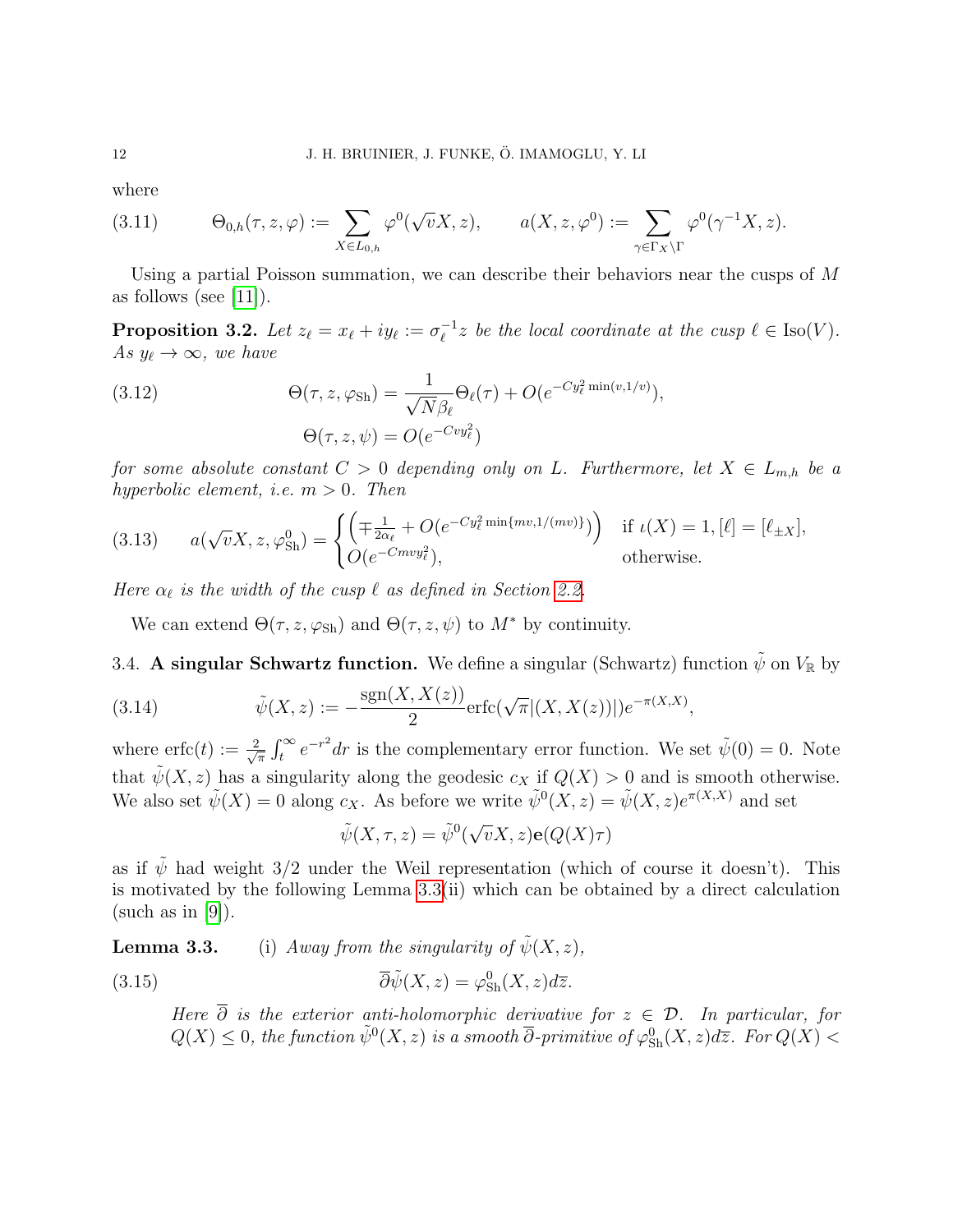0, the function  $\tilde{\psi}^0(X,z)$  satisfies the following current equation,

(3.16) 
$$
\int_{\Gamma_X \backslash \mathcal{D}} (\overline{\partial} \eta) \wedge \tilde{\psi}^0(X, z) = - \int_{c_X} \eta + \int_{\Gamma_X \backslash \mathcal{D}} \eta \wedge \varphi^0_{\text{Sh}}(X, z) dz.
$$

- Here  $\eta$  is a compactly supported 1-form on  $\Gamma_X \backslash \mathcal{D}$ .
- (ii) For the action of  $L_{\tau} := -2iv^2\partial_{\overline{\tau}},$  the weight-lowering operator in  $\tau$ , we have

(3.17) 
$$
L_{\tau}\tilde{\psi}(X,\tau,z)=\psi(X,\tau,z).
$$

We do not introduce the "full" theta series  $\Theta(\tau, z, \tilde{\psi})$  since it would yield a function with dense singularities in  $\mathcal{D}$ . However, the individual Fourier coefficients define much better behaved functions with locally finite singularities. We set

$$
\Theta_{m,h}(v,z,\tilde{\psi}) := \sum_{X \in L_{m,h}} \tilde{\psi}^0(\sqrt{v}X,z) \qquad (m \in \mathbb{Q})
$$

and also write if  $Q(X) \neq 0$ ,  $a(X, z, \tilde{\psi}^0) := \sum_{\gamma \in \Gamma_X \backslash \Gamma} \tilde{\psi}^0(\gamma^{-1}X, z)$  for the individual  $\Gamma$ -orbits.

We now state the behavior of  $\Theta_{m,h}(v, z, \tilde{\psi})$  at the cusps, which will be proved in the next subsection. We let  $\mathbb{B}_1(x)$  be the first periodic Bernoulli polynomial given by

(3.18) 
$$
\mathbb{B}_1(x) := x - (\lceil x \rceil + \lfloor x \rfloor)/2.
$$

<span id="page-12-0"></span>**Lemma 3.4.** Let  $X \in L_{m,h}$  be a hyperbolic element, i.e.,  $m > 0$ , and let  $\ell \in \text{Iso}(V)$  be a cusp with local coordinate  $z_{\ell} := x_{\ell} + iy_{\ell} = \sigma_{\ell}^{-1}$  $\bar{\psi}_\ell^{-1}z$ . The function  $a(\sqrt{v}X, z, \tilde{\psi}^0)$  has the following asymptotic expansions at  $\ell$ ,

$$
(3.19)
$$

$$
a(\sqrt{v}X, z, \tilde{\psi}^0) = \begin{cases} \mp \mathbb{B}_1\left(\frac{x_\ell - r_{\pm X}}{\alpha_\ell}\right) + O(e^{-Cy_\ell^2 \min\{mv, 1/(mv)\}}), & \text{if } \iota(X) = 1, [\ell] = [\ell_{\pm X}],\\ O(e^{-Cmv_y^2}), & \text{otherwise.} \end{cases}
$$

Here  $r_X$  is defined in [\(2.16\)](#page-7-1). Let  $\beta_\ell, h_\ell$  be the quantities defined in Section [2.2.](#page-4-0) Then

$$
\Theta_{0,h}(\tau,z,\tilde{\psi}) = -\mathbb{B}_1\left(\frac{h_{\ell}}{\beta_{\ell}}\right) + O(e^{-Cvy_{\ell}^2}) \qquad (y_{\ell} \to \infty).
$$

We set for all  $h \in L'/L$  and  $[\ell] \in \Gamma \setminus \text{Iso}(V)$ ,

<span id="page-12-1"></span>(3.20) 
$$
\Theta_{m,h}(v,[\ell],\tilde{\psi}) := \begin{cases} 0 & m \neq 0, \\ -\mathbb{B}_1\left(\frac{h_\ell}{\beta_\ell}\right) & m = 0. \end{cases}
$$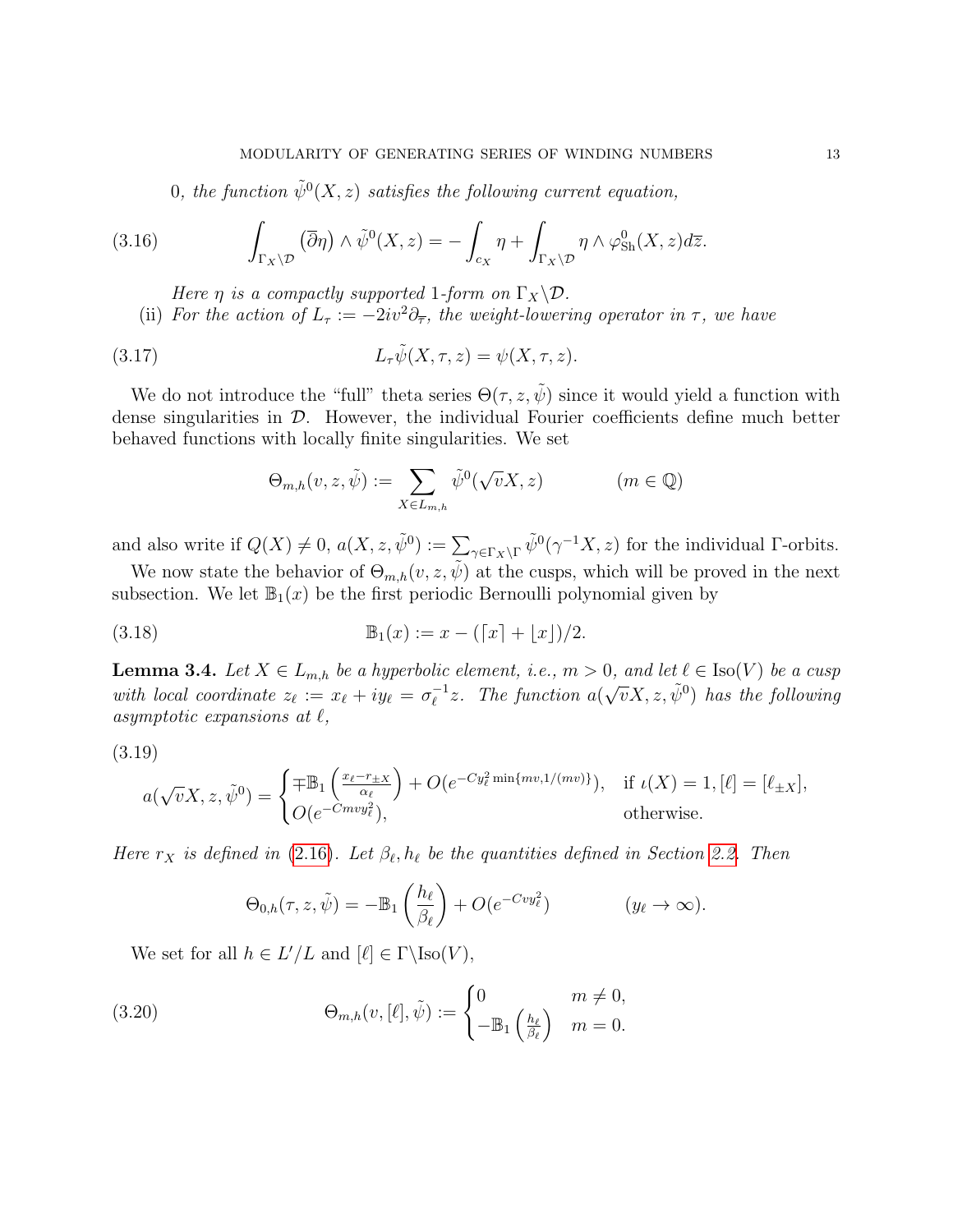<span id="page-13-2"></span>3.5. Boundary Behavior of  $\tilde{\psi}$ . For Re(s) > -1/2 and  $\kappa > 0$ , define

(3.21) 
$$
g(w; \kappa, s) := \frac{\pi^{-s-1/2}|w|^{-2s}\text{sgn}(w)}{2} \Gamma\left(\pi\kappa w^2, s + \frac{1}{2}\right).
$$

Note that  $g(w; \kappa, 0) = \frac{\text{sgn}(w)}{2} \text{erfc}(\sqrt{\pi \kappa} |w|)$  and  $g(w; \kappa, 1/2) = \frac{e^{-\pi w^2 \kappa}}{2\pi w}$ . We are interested in the periodic function

(3.22) 
$$
G(x; \kappa, s) := \sum_{n \in \mathbb{Z}} g(x + n; \kappa, s),
$$

which converges absolutely and uniformly on compact subsets of  $\mathbb{R}\backslash\mathbb{Z}$  for  $\text{Re}(s) > -1/2$ . Using Poisson summation, we can calculate its Fourier expansion.

<span id="page-13-1"></span>**Lemma 3.5.** At  $s = 0$ , the function  $G(x; \kappa, s)$  is bounded, 1-periodic in x and has the expansion

<span id="page-13-0"></span>(3.23) 
$$
G(x; \kappa, 0) = -\mathbb{B}_1(x) + i \sum_{m \in \mathbb{Z}, m \neq 0} g(m, \kappa^{-1}, 1/2) \mathbf{e}(mx),
$$

where the sum above converges absolutely and uniformly.

*Proof.* It is easy to see that the function  $h(x, s) := G(x; \kappa, s) + \mathbb{B}_1(x)$  is bounded, odd and 1-periodic on R for  $0 \ge \text{Re}(s) > -1/2$ . Therefore, we just need to calculate its  $m^{\text{th}}$  Fourier coefficients for  $m \neq 0$ . In this case, we start with

$$
\int_0^1 h(x,s)\mathbf{e}(-mx)dx = \hat{g}(-m;\kappa,s) - \frac{1}{2\pi im},
$$

which becomes the m<sup>th</sup> Fourier coefficient of  $h(x, 0)$  after taking  $s \to 0$  from the left by the dominated convergence theorem. A standard calculation gives us

$$
\widehat{g}(\widehat{w}; \kappa, s) := \int_{-\infty}^{\infty} g(w; \kappa, s) \mathbf{e}(w\widehat{w}) dw = i \left( \frac{\operatorname{sgn}(\widehat{w})}{|\widehat{w}|^{1-2s}} \frac{\Gamma(1-s)}{2\pi^{1-s}} - g(\widehat{w}, \kappa^{-1}, 1/2 - s) \right)
$$

for  $-1/2 < \text{Re}(s) < 1$ . Taking  $s \to 0$  and using the oddness of g then gives us [\(3.23\)](#page-13-0).  $\Box$ 

*Proof of Lemma [3.4.](#page-12-0)* Suppose  $\iota(X) = 1$  and  $\ell = \ell_X$ . Then  $m = N k^2$  for some  $k \in \mathbb{Q}_{>0}$  and  $\overline{\Gamma}_X$  is trivial. Write  $\sigma_\ell^{-1} \overline{X} = k \left( \begin{array}{c} 1 & -2r \\ -1 & 1 \end{array} \right)$  with  $r = r_X \in \mathbb{Q}$  as in  $(2.16)$ ,  $\alpha = \alpha_\ell$ . Arguing as in Lemma 5.2 of [\[5\]](#page-23-8) gives us

$$
a(\sqrt{v}X, z, \tilde{\psi}^0) = \sum_{\gamma \in \Gamma_{\ell}} \tilde{\psi}^0(\sqrt{v}X, \gamma z) + O(e^{-Cmv y_{\ell}^2}).
$$

Using [\(2.4\)](#page-4-1), we can rewrite

$$
\sum_{\gamma \in \Gamma_{\ell}} \tilde{\psi}^0(\sqrt{\nu}X, \gamma z) = \sum_{n \in \mathbb{Z}} \tilde{\psi}^0(\sqrt{vm/N} \left( \begin{array}{c} 1 & 2(-r + \alpha n) \\ -1 \end{array} \right), z_{\ell}) = G\left(\frac{x_{\ell} - r}{\alpha}; \frac{4mv\alpha^2}{y_{\ell}^2}, 0\right).
$$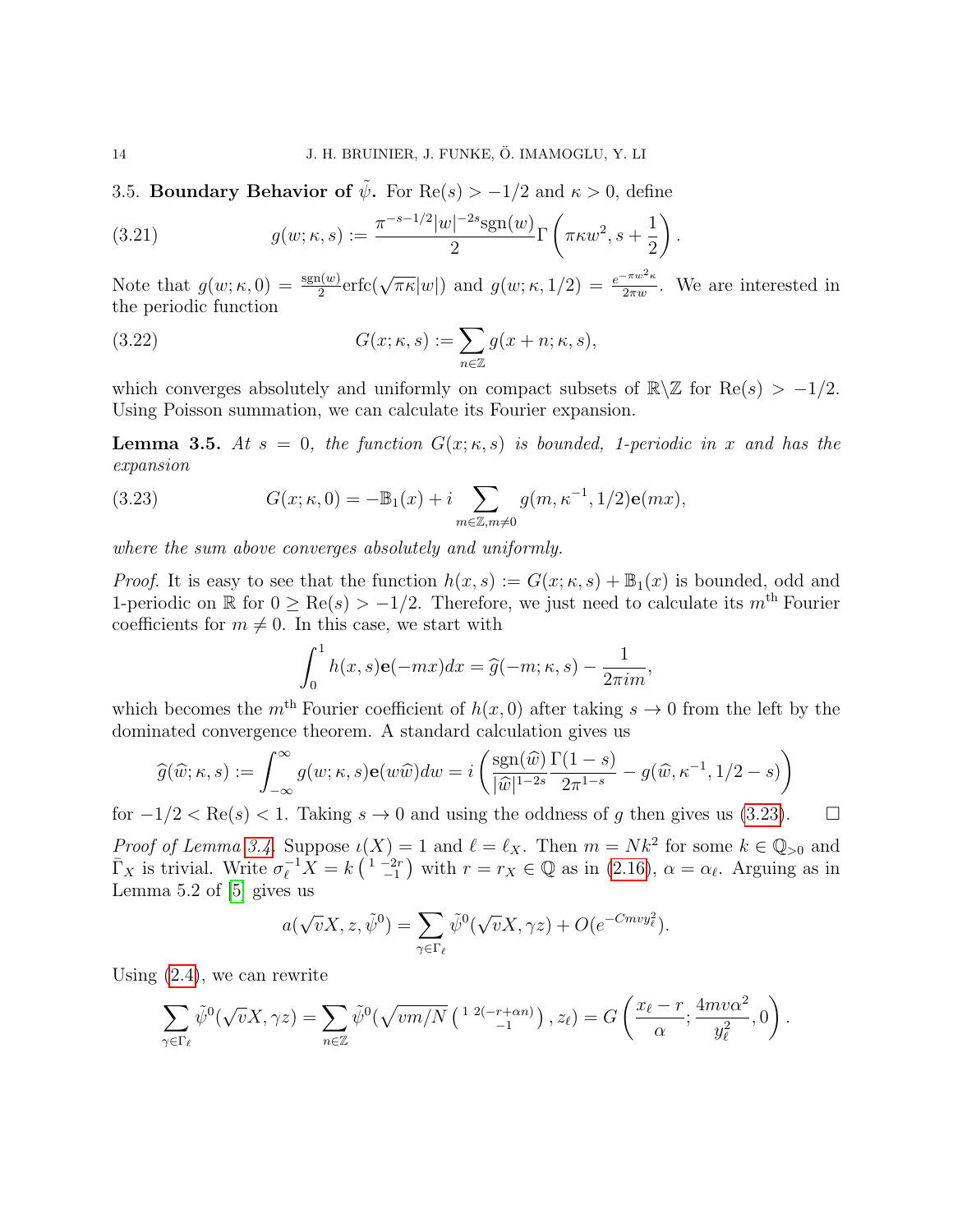Applying Lemma [3.5](#page-13-1) then finishes the proof for  $\ell = \ell_X$ . The case with  $\ell = \ell_X$  is similar.  $\Box$ 

The asymptotic behavior of  $\Theta_{0,h}(\tau,z,\tilde{\psi})$  can be calculated analogously.

3.6. Theta Integral and Main Theorem. In this section, we will state the main theorem, which evaluates the integral in [\(1.1\)](#page-0-1) explicitly when  $\eta$  is a meromorphic differential of the third kind on  $M^*$ . For a finite set  $S \subset M^*$  containing  $S(\eta)$ , we define

<span id="page-14-0"></span>(3.24) 
$$
I(\tau, \eta) := \lim_{\epsilon \to 0} \left( \int_{M_{S,\epsilon}^*} \eta \wedge \Theta(\tau, z, \varphi_{\text{Sh}}) d\overline{z} + \sum_{\ell \in \Gamma \backslash \text{Iso}(V)} \frac{r_{\ell}(\eta) \varepsilon_{\ell}}{\sqrt{N}} \Theta_{\ell}(\tau) \frac{\log \epsilon}{\pi i} \right).
$$

Note that the second term is present only when  $\eta$  is not rapidly decaying at the cusps, i.e.,  $S_{\infty}(\eta) \neq \emptyset$ . This agrees with the truncation in the usual parameter  $T = -\frac{\log \epsilon}{2\pi}$ <u>οg  $\frac{\epsilon}{2\pi}$ </u>.

Proposition 3.6. The limit in  $(3.24)$  exists and defines a real-analytic modular form that transforms with respect to the Weil representation  $\rho_L$  of weight 3/2.

*Proof.* Since  $\eta$  has only simple poles on M, the limit in T exists by Prop. [3.2.](#page-11-0) Since the integral over  $M_{S,\epsilon}^*$  is modular of weight 3/2 as a function in  $\tau$  for any  $\epsilon > 0$  sufficiently small, so is  $I(\tau, \eta)$ .

<span id="page-14-2"></span>For  $m \in \mathbb{Q}$  and  $h \in L'/L$ , we define the  $m^{\text{th}}$  trace of  $\eta$  by

(3.25) 
$$
\text{Tr}_{m,h}(\eta) := \begin{cases} \frac{1}{2\pi i} \sum_{X \in \Gamma \backslash L_{m,h}} \int_{c(X)} \eta, & m > 0, \\ 0, & \text{otherwise.} \end{cases}
$$

The main result is as follows.

<span id="page-14-1"></span>**Theorem 3.7.** Let L be an lattice as in Section [2.1](#page-2-1) and  $\eta$  be a meromorphic differential of the third kind on  $M^* = M_L^*$  with residue divisor  $\sum_{\zeta \in M^*} r_{\zeta}(\eta) \cdot [\zeta]$ . Then the components of the vector-valued modular form  $I(\tau, \eta) \in \mathcal{A}_{3/2}(\rho_L)$  have the expansion

$$
\frac{1}{2\pi i}I_h(\tau,\eta) = \sum_{m\in\mathbb{Q}_{>0}} \text{Tr}_{m,h}(\eta)q^m - \sum_{\zeta\in M^*} r_{\zeta}(\eta) \sum_{m\in\mathbb{Q}} \Theta_{m,h}(\nu,\zeta,\tilde{\psi}^0)q^m.
$$

Under the lowering operator  $L_{\tau}$ , we have

$$
L_{\tau}I(\tau,\eta) = -2\pi i \Theta(\tau,\text{res}(\eta),\psi).
$$

3.7. Orbital integrals and Proof of Main Theorem. Let  $\eta$  be a fixed meromorphic 1-form of the third kind and set  $S := S(\eta) \cup (\Gamma \setminus \text{Iso}(V)) \subset M^*$ .

We first consider the non-constant coefficients. Let  $X \in \Gamma \backslash L_{m,h}$  with  $m \neq 0$  and consider for  $\epsilon > 0$ , the orbital integral

(3.26) 
$$
I_X(v, \eta; S, \epsilon) := \int_{M_{S,\epsilon}^*} \eta \wedge a(\sqrt{v}X, z, \varphi_{\text{Sh}}^0) d\overline{z},
$$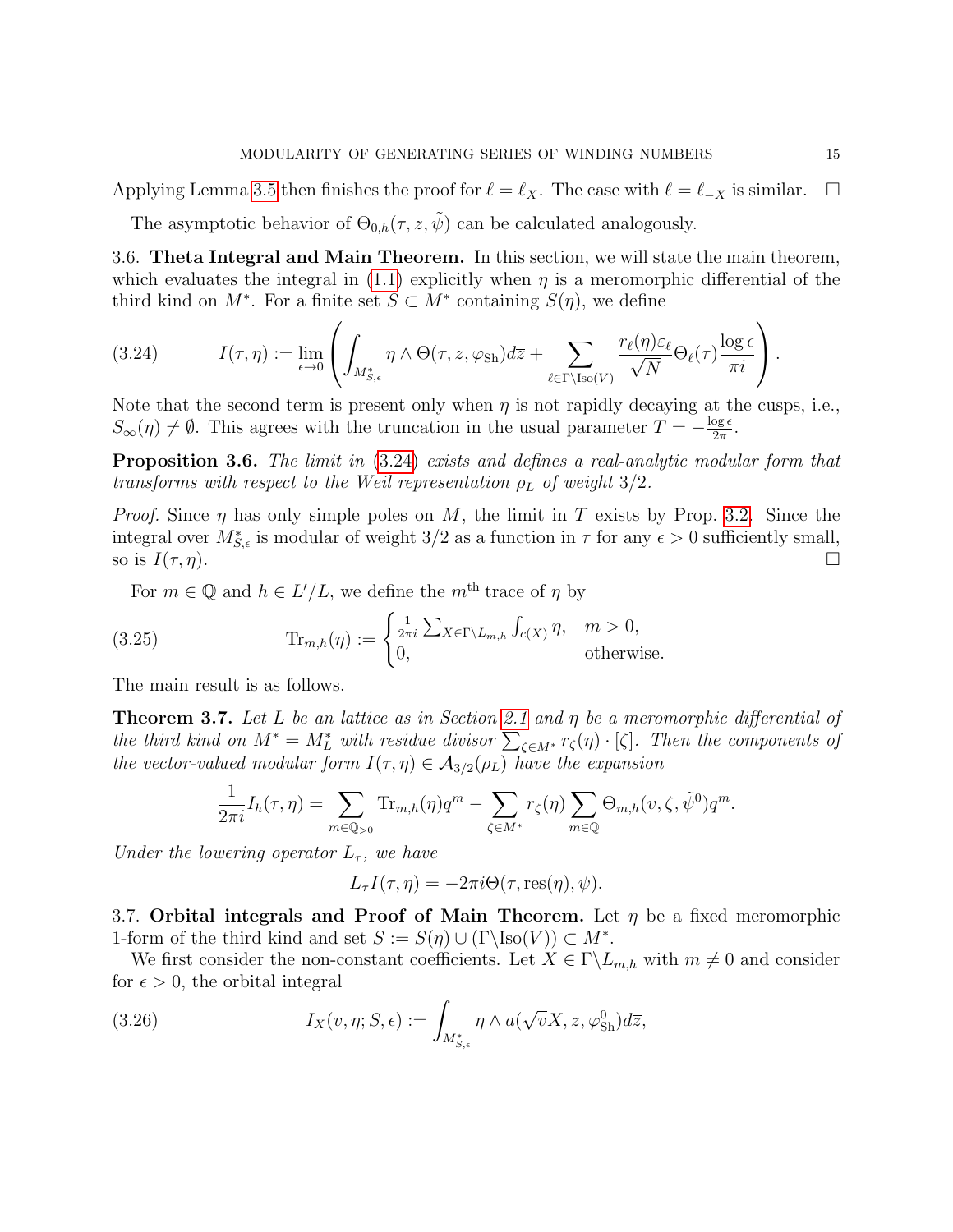where  $a(X, z, \varphi_{\text{Sh}}^0)$  is defined in [\(3.11\)](#page-11-1). We directly see

<span id="page-15-2"></span>**Proposition 3.8.** The integral defining  $I_X(v, \eta; S, \epsilon)$  converges for all  $m \in \mathbb{Q}^{\times}$ , and even **Proposition 5.8.** The integral defining  $I_X(v, \eta; S$ ,<br>termwisely when  $\sqrt{Nm} \notin \mathbb{Q}$ . Furthermore, we have

<span id="page-15-0"></span>(3.27) 
$$
I_X(v, \eta; S, \epsilon) = \int_{c(X; S, \epsilon)} \eta + \int_{\partial M^*_{S, \epsilon}} a(\sqrt{v}X, z, \tilde{\psi}^0) \eta.
$$

Proof. The convergence follows from the same argument in [\[5\]](#page-23-8). The rest is simply an application of Lemma [3.3](#page-0-0) and Stokes' theorem.

**Proposition 3.9.** Suppose  $X \in L_{m,h}$  with  $m \neq 0$ . Then (3.28)

$$
\lim_{\epsilon \to 0} \left( I_X(v, \eta; S, \epsilon) - \iota(X)(r_{\ell_X}(\eta) - r_{\ell_{-X}}(\eta)) \frac{\log \epsilon}{2\pi i} \right) = \left( \int_{c(X)} \eta \right) - 2\pi i a(\sqrt{v}X, \text{res}(\eta), \tilde{\psi}^0),
$$

where  $\iota(X)$  and  $\int_{c(X)} \eta$  are defined in [\(2.17\)](#page-7-2) and [\(2.18\)](#page-7-0) respectively.

*Proof.* We first subtract  $\iota(X)(r_{\ell_X}(\eta) - r_{\ell_{-X}}(\eta))\frac{\log \epsilon}{2\pi i}$  from both sides of [\(3.27\)](#page-15-0). Taking the limit  $\epsilon \to 0$  on the right hand side gives  $2\pi i a(\sqrt{v}X,\text{res}(\eta),\tilde{\psi}^0) - \int_{c(X)} \eta$  by [\(2.7\)](#page-5-1), [\(2.18\)](#page-7-0) and  $\partial M_{S,\epsilon}^* = -\bigsqcup_{\zeta \in S} \partial B_{\epsilon}(\zeta)$  for  $\epsilon > 0$  small.

Now for  $\zeta \in M$  and  $\epsilon > 0$  sufficiently small, the integral  $\int_{B_{\epsilon}(\zeta)} \eta \wedge a(\zeta)$  $\sqrt{v}X, z, \varphi_{\rm Sh}^{0})d\overline{z}$ converges since  $\eta$  has at most a simple pole at  $\zeta$ . If  $\iota(X) = 0$ , then  $c(X)$  is compact in M and the limit in  $\epsilon$  exists. Therefore, it suffices to consider  $\iota(X) = 1$  and show that the following limit exists

<span id="page-15-1"></span>(3.29) 
$$
\lim_{\epsilon \to 0} \int_{\mathcal{F}_T(\Gamma) - \mathcal{F}_{T_0}(\Gamma)} \eta \wedge a(\sqrt{v}X, z, \varphi_{\text{Sh}}^0) d\overline{z} - (r_{\ell_X}(\eta) - r_{\ell_{-X}}(\eta)) \frac{\log \epsilon}{2\pi i},
$$

where  $T = -\log \epsilon/2\pi$  and  $T_0 > 1$  is a fixed constant depending on  $\eta$  and  $\Gamma$ . We can now decompose  $\mathcal{F}_T(\Gamma) - \mathcal{F}_{T_0}(\Gamma) = \bigsqcup_{\lvert \ell \rvert \in \Gamma \setminus \text{Iso}(V)} \sigma_{\ell}(\mathcal{F}_T - \mathcal{F}_{T_0}).$  Recall that  $z_{\ell} = x_{\ell} + iy_{\ell} = \sigma_{\ell}^{-1}$  $\frac{1}{\ell}z$ and  $dz_{\ell} \wedge d\overline{z_{\ell}} = -2idx_{\ell} \wedge dy_{\ell}$ . By Lemma [3.4](#page-12-0) below, we have

$$
\int_{\mathcal{F}_T - \mathcal{F}_{T_0}} \eta \wedge a(\sqrt{v}X, z_\ell, \varphi_{\text{Sh}}^0) d\overline{z_\ell} = \pm \frac{1}{2\alpha_\ell} \int_{T_0}^T \int_0^{\alpha_\ell} r_\ell(\eta) (-2i) dx_\ell dy_\ell + O(1) = \pm i r_\ell(\eta) T + O(1)
$$

when  $[\ell] = [\ell_{\pm X}]$ , and  $O(1)$  otherwise. Adding these over all  $[\ell] \in \Gamma\backslash \text{Iso}(V)$  shows that the limit in  $(3.29)$  exists.

By the decomposition [\(3.10\)](#page-10-0), this takes care of the non-constant coefficients of  $I(\tau, \eta)$  since

$$
-\sum_{\ell \in \Gamma \backslash \text{Iso}(V)} \frac{2r_{\ell}(\eta)\varepsilon_{\ell}}{\sqrt{N}} \Theta_{\ell}(\tau) = \sum_{h \in L'/L} \mathfrak{e}_h \sum_{m \in \mathbb{Q}^{\times}} \mathbf{e}(m\tau) \sum_{X \in \Gamma \backslash L_{m,h}} \iota(X)(r_{\ell_X}(\eta) - r_{\ell_{-X}}(\eta)).
$$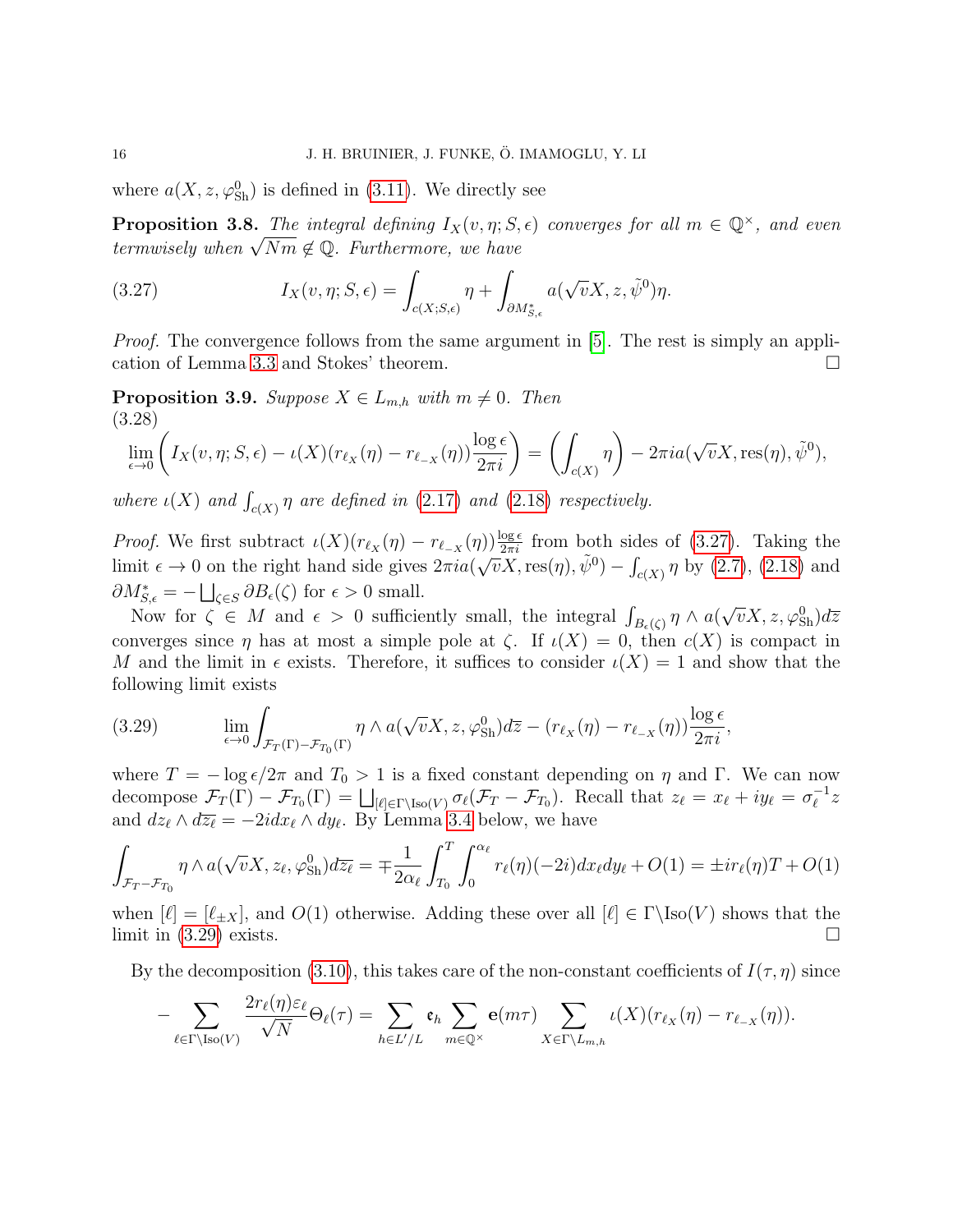Indeed, this is a direct consequence of Lemma [3.1](#page-9-0) as

$$
-\sum_{[\ell] \in \Gamma \backslash \text{Iso}(V)} \frac{2r_{\ell}(\eta) \varepsilon_{\ell} b_{\ell}(m,h)}{\sqrt{N}} = \sum_{[\ell] \in \Gamma \backslash \text{Iso}(V)} \sum_{X \in \Gamma_{\ell} \backslash (L_{m,h} \cap \ell^{\perp})} r_{\ell}(\eta) \delta_{\ell}(X)
$$

$$
= \sum_{X \in \Gamma \backslash L_{m,h}} \iota(X)(r_{\ell_X}(\eta) - r_{\ell_{-X}}(\eta)).
$$

From the definition of  $I(\tau, \eta)$  in [\(3.24\)](#page-14-0), the constant term is given by

$$
I_{0,h}(\tau,\eta) := \lim_{\epsilon \to 0} \int_{M_{S,\epsilon}^*} \eta \wedge \Theta_{0,h}(\tau,z,\varphi_{\text{Sh}}) d\overline{z}.
$$

Applying Stokes' Theorem as in Prop. [3.8](#page-15-2) and Lemma [3.4](#page-12-0) we obtain

$$
I_{0,h}(\tau,\eta) = \lim_{\epsilon \to 0} \int_{\partial M_{S,\epsilon}^*} \Theta_{0,h}(\tau,z,\tilde{\psi})\eta
$$
  
\n
$$
= -\sum_{\zeta \in M} r_{\zeta}(\eta) \sum_{m \in \mathbb{Q}} \Theta_{0,h}(v,\zeta,\tilde{\psi}^0) - \lim_{\epsilon \to 0} \sum_{[\ell] \in \Gamma \backslash \text{Iso}(V)} \int_{\partial B_{\epsilon}([\ell])} \Theta_{0,h}(\tau,z,\tilde{\psi})\eta
$$
  
\n
$$
= -\sum_{\zeta \in M} r_{\zeta}(\eta) \sum_{m \in \mathbb{Q}} \Theta_{0,h}(v,\zeta,\tilde{\psi}^0) + \sum_{[\ell] \in \Gamma \backslash \text{Iso}(V)} r_{[\ell]}(\eta) \mathbb{B}_1 \left(\frac{h_{\ell}}{\beta_{\ell}}\right)
$$
  
\n
$$
= -\sum_{\zeta \in M^*} r_{\zeta}(\eta) \sum_{m \in \mathbb{Q}} \Theta_{0,h}(v,\zeta,\tilde{\psi}^0).
$$

This completes the proof of Theorem [3.7.](#page-14-1)

3.8. Proof of Theorem [1.2.](#page-1-1) For  $N \in \mathbb{N}$ , let  $L \subset V$  be the lattice in Example [2.1.](#page-3-0) Then  $\Gamma = \Gamma_0(N) = \Gamma_L \cap \mathrm{SO}^+(L)$  and we have a bijection

<span id="page-16-0"></span>(3.30)  

$$
\bigcup_{h \in L'/L} L_{m,h} \to \mathcal{Q}_{N,4Nm}
$$

$$
\left( \begin{array}{c} -B/(2N) & -C/N \\ A & B/(2N) \end{array} \right) \mapsto [NA, B, C],
$$

where  $\mathcal{Q}_{N,4Nm}$  is defined as in the introduction. Note that for any  $f(\tau) = \sum_{h \in L'/L} f_h(\tau) \in$  $\mathcal{A}_k(\rho_L)$ , the component  $f_0(\tau)$  is in  $\mathcal{A}_k(\Gamma_0(4N))$ . Applying the Fricke involution to  $f_0(\tau)$  and the transformation formula of  $\rho_L(S)$  tells us that  $\mathrm{sc}(f(4N\tau)) \in \mathcal{A}_k(\Gamma_0(4N))$ , where

(3.31) 
$$
\operatorname{sc} : \mathbb{C}[L'/L] \to \mathbb{C}
$$

$$
\sum_{h \in L'/L} a_h \mathfrak{e}_h \mapsto \sum_{h \in L'/L} a_h.
$$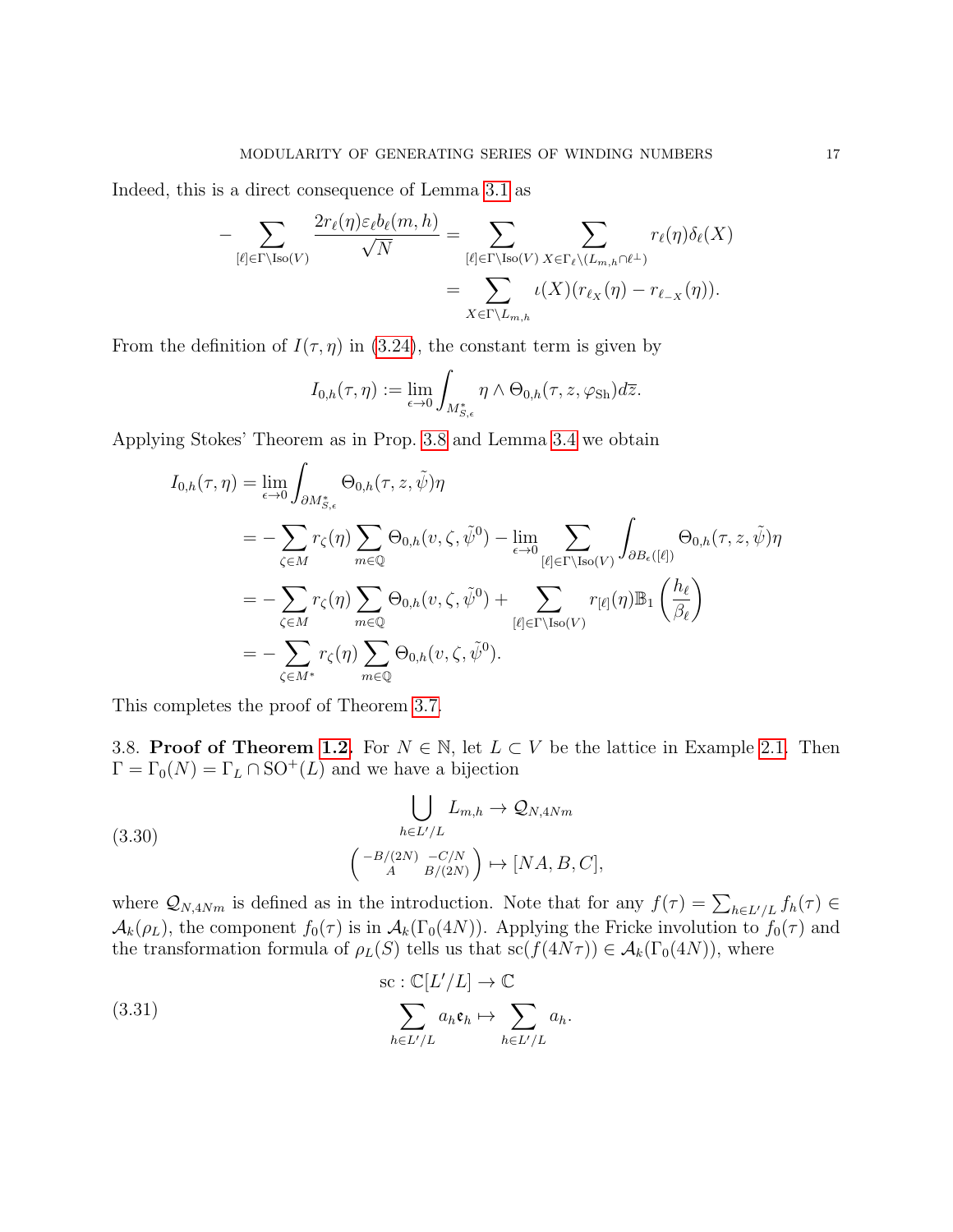Fix a fundamental discriminant  $\Delta$  < 0 and  $r \in \mathbb{Z}$  such that  $\Delta \equiv r^2 \pmod{4N}$ . We follow [\[3\]](#page-23-3) to define the genus character  $\chi_{\Delta}$  on  $X = \begin{pmatrix} -B/2N & -C/N \\ A & B/2N \end{pmatrix}$  $\binom{B/2N-C/N}{A-B/2N} \in L'$  by (3.32)

<span id="page-17-0"></span>
$$
\chi_{\Delta}(X) = \chi_{\Delta}([NA, B, C]) := \begin{cases} \left(\frac{\Delta}{n}\right), & \text{if } \Delta \mid B^2 - 4NAC \text{ and } (B^2 - 4NAC)/\Delta \text{ is} \\ a \text{ square modulo } 4N \text{ and } \gcd(A, B, C, \Delta) = 1, \\ 0, & \text{otherwise,} \end{cases}
$$

where *n* is any integer prime to  $\Delta$  represented by one of the quadratic forms [ $N_1A, B, N_2C$ ] with  $N_1N_2 = N$  and  $N_1, N_2 > 0$  (see also [\[13,](#page-23-10) §1.2] and [\[22,](#page-24-10) §1]). It is invariant under the action of  $\Gamma_0(N)$  and all Atkin-Lehner operators.

Let  $L_{\Delta} := (\Delta L, \frac{Q}{|\Delta|})$  the scaled lattice. Then  $L'_{\Delta} = L'$  and there is a natural projection map  $\pi: L'/L_{\Delta} \to L'/L$ . The following group

(3.33) 
$$
\Gamma_{\Delta} := \Gamma_{L_{\Delta}} \cap SO^{+}(L_{\Delta}) \subset \Gamma = \Gamma_{0}(N)
$$

has finite index and contains the congruence subgroup  $\Gamma(|\Delta|) \cap \Gamma_0(N|\Delta|)$ . The linear map

(3.34)  
\n
$$
\psi_{\Delta,r}: \mathbb{C}[L'/L] \to \mathbb{C}[L'/L_{\Delta}]
$$
\n
$$
\mathfrak{e}_h \mapsto \frac{1}{[\Gamma:\Gamma_{\Delta}]}\sum_{\substack{\delta \in L'/L_{\Delta} \\ \pi(\delta)=rh \\ \frac{Q(\delta)}{\Delta} \equiv Q(h) \bmod \mathbb{Z}}} \chi_{\Delta}(\delta)\mathfrak{e}_{\delta}
$$

intertwines the representations  $\rho_L$  and  $\rho_{L_{\Delta}}$  [\[1\]](#page-23-11). With respect to the pairings on  $\mathbb{C}[L'/L]$  and  $\mathbb{C}[L'/L_{\Delta}],$  we obtain a linear map  $\psi_{\Delta,r}^* : \mathcal{\vec{A}}_k(\rho_{L_{\Delta}}) \to \mathcal{A}_k(\rho_L).$ 

Now, we can apply Theorem [3.7](#page-14-1) to the lattice  $L_{\Delta}$ . From the bijection [\(3.30\)](#page-16-0), we have

$$
\operatorname{sc} \circ \psi^*_{\Delta,r} \left( \sum_{\delta \in L'/L_{\Delta}} \operatorname{Tr}_{m,\delta}(\eta) \mathfrak{e}_{\delta} \right) = \operatorname{Tr}_{N,\Delta,4Nm}(\eta)
$$

for  $m > 0$ , where  $\text{Tr}_{N,\Delta,d}$  was defined in [\(1.4\)](#page-2-2). Similarly, the Fourier coefficients of the non-holomorphic part becomes

$$
\operatorname{sc} \phi_{\Delta,r}^* \left( \sum_{\delta \in L'/L_{\Delta}} \Theta_{m,\delta}(v,\zeta,\tilde{\psi}^0) \mathfrak{e}_{\delta} \right) = - \sum_{X \in \mathcal{Q}_{N,4N |\Delta|m}} \frac{\chi_{\Delta}(X) \operatorname{sgn}(\operatorname{d}(X,\zeta))}{2[\Gamma:\Gamma_{\Delta}]} \operatorname{erfc} \left( \sqrt{\frac{\pi v}{N |\Delta|}} |\operatorname{d}(X,\zeta)| \right)
$$

for all nonzero  $m \in \mathbb{Q}$ , where we have denoted

(3.35) 
$$
d(X,\zeta) := \frac{A|\zeta|^2 + B \text{Re}(\zeta) + C}{\text{Im}(\zeta)}
$$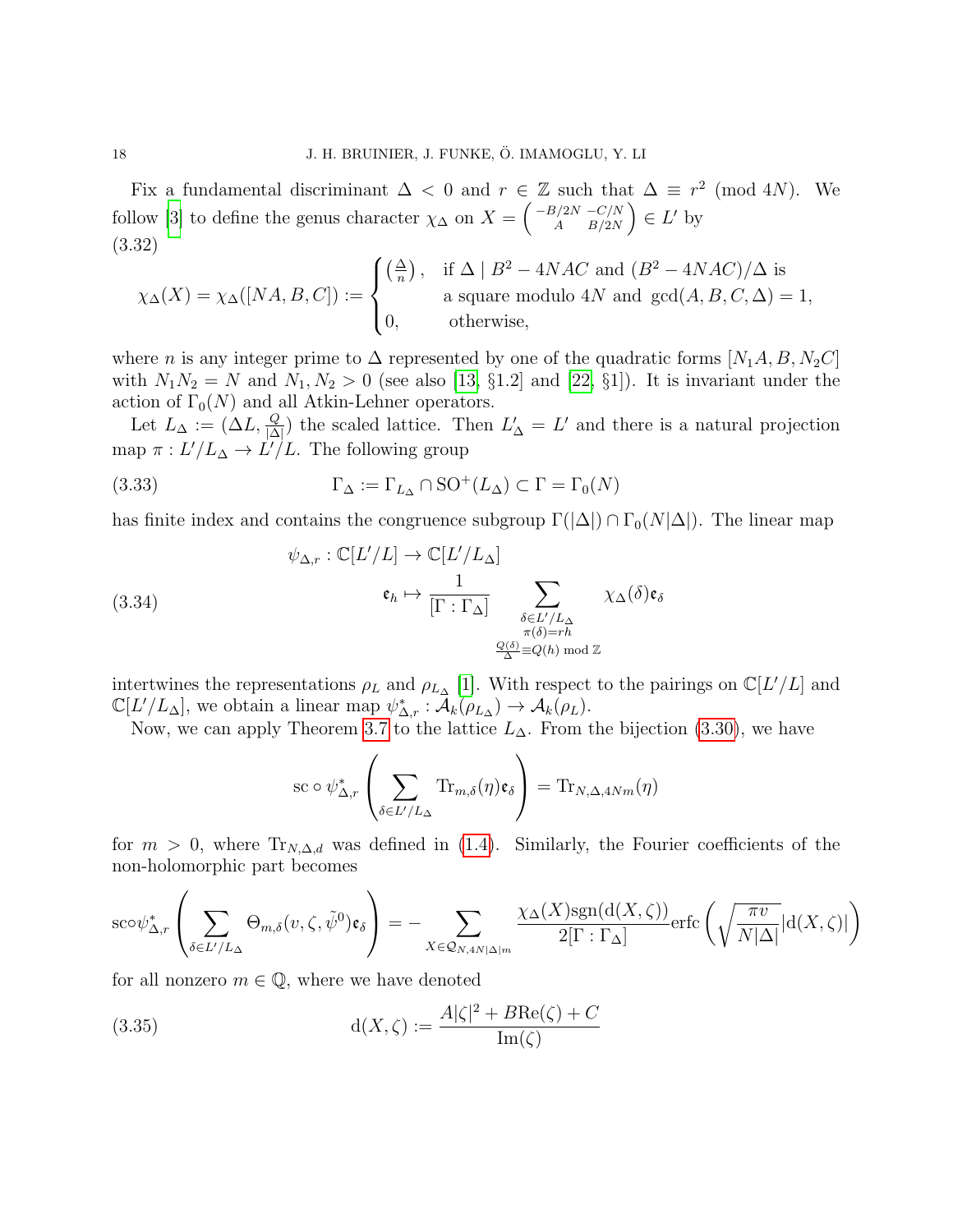for  $\zeta \in \mathbb{H}$  and  $X = [A, B, C] \in \mathbb{Z}^3$ . When  $m = 0$ , the coefficient  $\Theta_{m,h}(v, \zeta, \tilde{\psi}^0) = 0$  unless  $\zeta = [\ell]$  is a cusp, in which case

$$
\operatorname{sc} \circ \psi_{\Delta,r}^{*} \left( \sum_{\delta \in L'/L_{\Delta}} \Theta_{0,\delta}(v,[\ell],\tilde{\psi}^{0}) \mathfrak{e}_{\delta} \right) = -\frac{1}{[\Gamma : \Gamma_{\Delta}]} \sum_{\delta \in L'/L_{\Delta}} \chi_{\Delta}(\delta) \mathbb{B}_{1} \left( \frac{\delta_{\ell}}{|\Delta|\beta_{\ell}} \right)
$$

The quantities  $\chi_{\Delta}(\delta)$  and  $\beta_{\ell}$  only depends the  $\Gamma_0(N)$ -class of  $\delta$  and  $\ell$ . Even though  $\delta_{\ell}$ depends on the choice of  $\ell$ , the averaged quantity above does not since  $\Gamma_0(N)/\Gamma_\Delta$  induces an automorphism on  $L'/L_{\Delta}$ . If  $I(\tau, \eta)$  is the integral defined in [\(3.24\)](#page-14-0) for the lattice  $L_{\Delta}$ , then Theorem [3.7](#page-14-1) implies that

$$
I_{\Delta,N}(\tau,\eta) := \text{sc} \circ \psi_{\Delta,r}^* \left( \frac{I(4N\tau,\eta)}{2\pi i} \right) = \sum_{d>0,d \equiv 0,3 \bmod 4} \text{Tr}_{N,\Delta,d}(\eta) q^d + \Theta_{\Delta}^*(\tau,\eta) \in \mathcal{A}_{3/2}(\Gamma_0(4N)),
$$

where

(3.36)

<span id="page-18-0"></span>
$$
\Theta_{\Delta}^{*}(\tau,\eta) := \sum_{d\equiv 0,3 \bmod 4} q^{d} \sum_{\zeta \in \Gamma_{0}(N) \backslash \mathbb{H}} r_{\zeta}(\eta) \sum_{X \in \mathcal{Q}_{N,-\Delta d}} \frac{\chi_{\Delta}(X) \text{sgn}(\text{d}(X,\zeta))}{2} \text{erfc}\left(\sqrt{\frac{4\pi v}{|\Delta|}} |\text{d}(X,\zeta)|\right) + \sum_{[\ell] \in \Gamma_{0}(N) \backslash \mathbb{P}^{1}(\mathbb{Q})} r_{[\ell]}(\eta) \sum_{\delta \in L'/L_{\Delta}} \chi_{\Delta}(\delta) \mathbb{B}_{1}\left(\frac{\delta_{\ell}}{|\Delta|\beta_{\ell}}\right).
$$

Under the lowering operator  $L_{\tau}$ , the holomorphic part of  $I_{\Delta,N}(\tau,\eta)$  vanishes and the nonholomorphic part becomes (3.37)

<span id="page-18-1"></span>
$$
\Theta_\Delta(\tau,\eta):=-\sqrt{\frac{v^3}{|\Delta|}}\sum_{\zeta\in\Gamma_0(N)\backslash\mathbb{H}}r_\zeta(\eta)\sum_{d\equiv 0,3 \bmod 4}q^d\sum_{X\in\mathcal{Q}_{N,-\Delta d}}\chi_\Delta(X)\mathrm{d}(X,\zeta)e^{-4\pi v\mathrm{d}(X,\zeta)^2/|\Delta|}.
$$

When  $N=1$  and  $\eta = \frac{j'(z)}{j(z)-1728}dz$ , the series above simplifies to  $v^{3/2}\overline{\theta_{\Delta}(\tau)}$  with  $\theta_{\Delta}$  the Siegel theta function in Theorem [1.1.](#page-1-0) The constant term of  $\Theta_{\Delta}^*(\tau, \eta)$  can also be simplified. Since  $N = 1$ ,  $\Gamma_0(N) \backslash \mathbb{P}^1(\mathbb{Q})$  contains just the cusp  $\ell = \ell_0 = \mathbb{R} \cdot \begin{pmatrix} 0 & 1 \\ 0 & 0 \end{pmatrix}$ , where  $\eta$  has residue 1. The constant term then boils down to the sum

$$
\sum_{\delta \in L'/L_{\Delta}} \chi_{\Delta}(\delta) \mathbb{B}_1\left(\frac{\delta_{\ell}}{|\Delta|}\right).
$$

For  $\delta \in L'/L_{\Delta}$ ,  $\ell \cap (L_{\Delta} + \delta)$  is non-trivial if and only if  $\delta$  represents  $\binom{0 - C}{0 - 0}$ , in which case  $\delta_{\ell} = -C$  and  $\chi_{\Delta}(\delta) = \chi_{\Delta}([0, 0, C]) = (\frac{\Delta}{C})$ . Therefore, the sum above becomes  $\sum_{C\in\mathbb{Z}/|\Delta|\mathbb{Z}}\left(\frac{\Delta}{C}\right)\mathbb{B}_1\left(\frac{-C}{|\Delta|}\right)$  $\frac{-C}{|\Delta|}$  =  $L(0, \Delta)$  by Theorem 4.2 in [\[25\]](#page-24-11).

.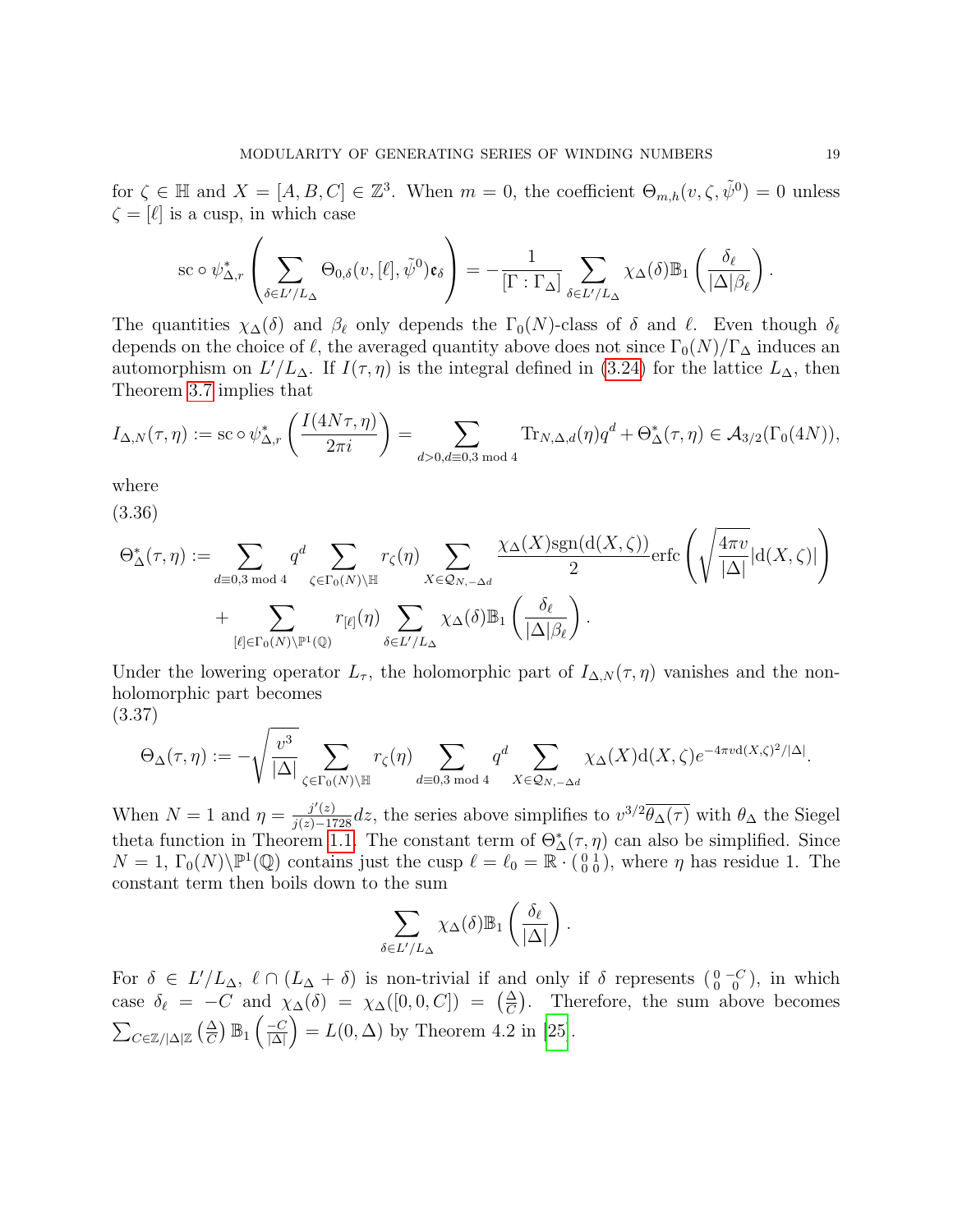#### 20 J. H. BRUINIER, J. FUNKE, Ö. IMAMOGLU, Y. LI

# 4. Indefinite theta functions

In his thesis [\[29\]](#page-24-7), Zwegers gave three ways to complete the mock theta functions of Ramanujan into a real-analytic modular object. One of the ways is through the use a realanalytic theta function  $\vartheta_L^{c_1,c_2}$  $L_{L}^{c_1,c_2}(\tau) = \sum_{h \in L'/L} \mathfrak{e}_h \vartheta_{L,h}^{c_1,c_2}(\tau)$  constructed from a lattice L of signature  $(p, 1)$  and two negative vectors  $c_1, c_2$  such that  $(c_1, c_2) < 0$ . Then  $\vartheta_L^{c_1, c_2}$  $L^{c_1,c_2}(\tau)$  is a realanalytic modular form for weight  $(p+1)/2$  on  $Mp_2(\mathbb{Z})$  with respect to the Weil representation  $\rho_L$ .

In [\[9\]](#page-23-2) Theorem 4.7, Kudla und the second author gave another interpretation of  $\vartheta_L^{c_1,c_2}$  $_L^{c_1,c_2}$  as the integral of the Kudla-Millson theta form  $\Theta(\tau, z, \varphi_{KM})$  for signature  $(p, 1)$ . Namely, the conditions on  $c_1$  and  $c_2$  imply that they define points  $[c_1]$  and  $[c_2]$  in the same component of the symmetric space associated to  $V = L \otimes_{\mathbb{Z}} \mathbb{Q}$ . Then for the geodesic

$$
\mathcal{D}_{c_1,c_2} = \{ \text{span}(tc_1 + (1-t)c_2) : t \in [0,1] \}
$$

in hyperbolic space connecting the points  $[c_1]$  and  $[c_2]$ , we have

<span id="page-19-0"></span>(4.1) 
$$
\vartheta_{L,h}^{c_1,c_2}(\tau) = \int_{\mathcal{D}_{c_1,c_2}} \Theta_h(\tau,z,\varphi_{KM}).
$$

Furthermore,

(4.2) 
$$
\vartheta_{L,h}^{c_1,c_2}(\tau) = \sum_{m \ge 0} \sum_{X \in L_{m,h}} \frac{\text{sgn}((X,c_1)) - \text{sgn}((X,c_2))}{2} q^m + \sum_{m \in \mathbb{Q}} (\Theta_{m,h}(\tau,[c_2], \tilde{\psi}) - \Theta_{m,h}(\tau,[c_1], \tilde{\psi}) q^m.
$$

Here  $\psi$  is the singular form defined in [\(3.14\)](#page-11-2) (extended to signature  $(p, 1)$ ). Moreover, the holomorphic coefficients  $\frac{1}{2}(\text{sgn}(X, c_1) - \text{sgn}(X, c_2))$  are the signed intersection number of  $\mathcal{D}_{c_1, c_2}$ with the cycle  $c_X$ . Combing the considerations in [\[9\]](#page-23-2) with those in [\[11\]](#page-23-9) (or using Section [3.5\)](#page-13-2) one sees that  $(4.1)$  extends to the case when  $c_1$  or  $c_2$  (or both) are rational isotropic vectors in  $V$ . Here we use the convention  $(3.20)$ . For similar integrals of the Kudla-Millson theta series, also see [\[15\]](#page-24-12) (signature  $(p, 2)$ ) and [\[10\]](#page-23-12) (signature  $(p, q)$ ).

Now consider signature (2, 1) and let  $\eta = \eta_D$  be the differential of the third kind associated to the divisor  $D := [\zeta_1] - [\zeta_2] \in Div^0(M^*)$ . Here  $\zeta_j \in M^*$  is the image of  $c_j$  for  $j = 1, 2$  in  $M^*$ . Let  $\gamma \subset M$  be the image of  $\mathcal{D}_{c_1,c_2}$ . When summing the signed intersection of  $c_X$  and  $\mathcal{D}_{c_1,c_2}$ over  $X \in L_{m,h}$ , we obtain a Γ-invariant quantity, which equals to the signed intersection  $\mathbf{I}(\gamma, [c(X)])$  (defined in §[2.3\)](#page-5-2) averaged over  $X \in \Gamma \backslash L_{m,h}$ .

It is clear from this definition and Theorem [3.7](#page-14-1) that  $-2\pi i \vartheta_L^{c_1,c_2}(\tau)$  and  $I(\tau,\eta)$  have the same non-holomorphic part. The discrepancy in their holomorphic part can be explained geometrically using the Kudla-Millson lift of a closed 1-form. By Lemma [2.2,](#page-6-1) we can relate  $\bar{\vartheta}_{L}^{c_{1},c_{2}}$  $L^{c_1,c_2}(\tau)$  to  $I(\tau,\eta)$  as follows.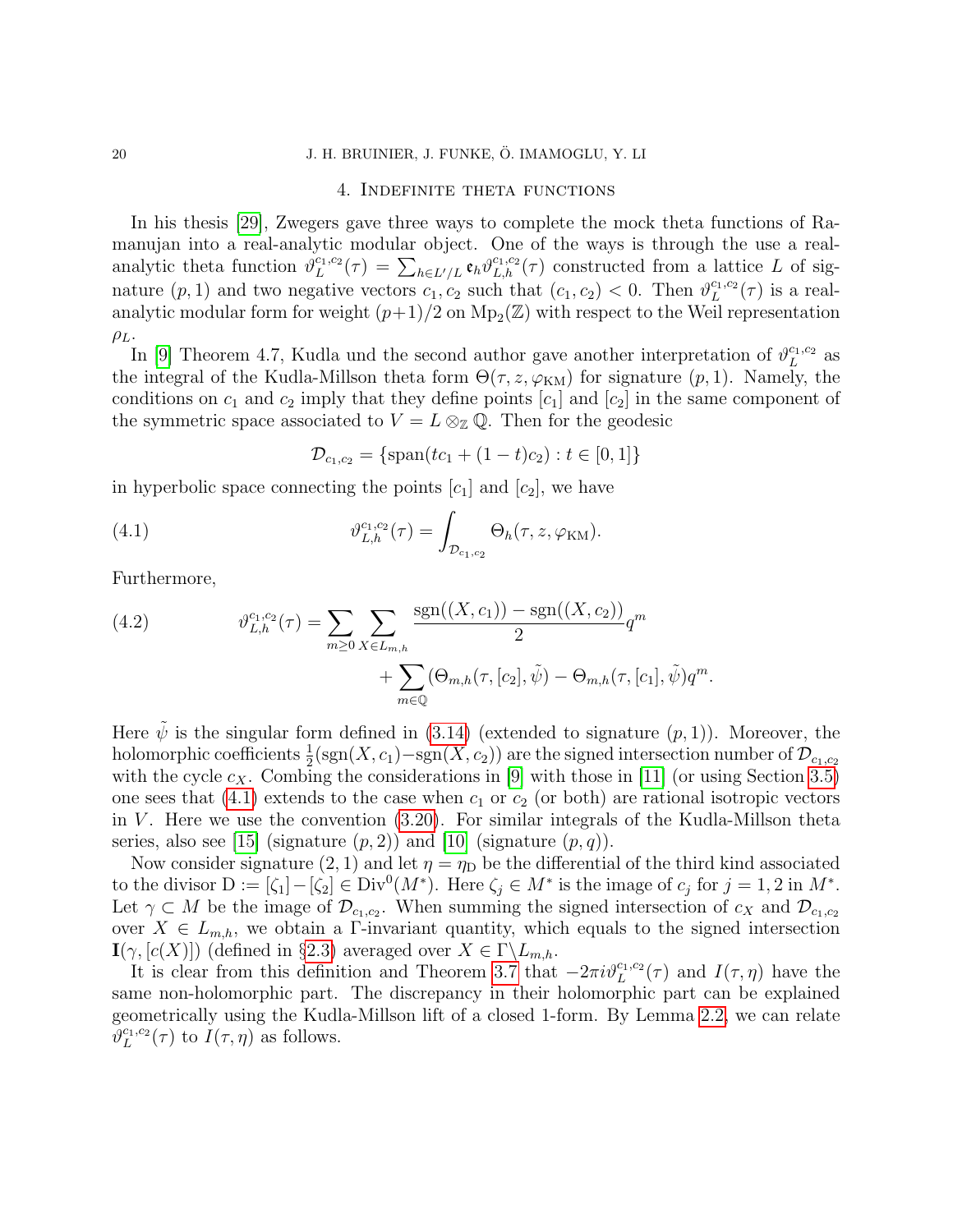**Proposition 4.1.** Fix a section  $s: H_1(M^*,\mathbb{Z}) \to H_1(M^*\setminus {\zeta_1,\zeta_2},\mathbb{Z})$  of the projection  $\pi$ and  $\gamma_s$  a path from  $\zeta_1$  to  $\zeta_2$  as in §[2.3.](#page-5-2) Let  $\omega_{\eta,s} \in H^1_{\text{DR}}(M^*)$  be the closed differential form satisfying [\(2.13\)](#page-6-2). Then there exists a unary theta series  $g_{\eta,s} \in S_{3/2,\rho_L}(\mathrm{SL}_2(\mathbb{Z}))$  such that

(4.3) 
$$
\vartheta_L^{c_1,c_2}(\tau) = -\frac{1}{2\pi i} \left( I(\tau,\eta) - I(\tau,\omega_{\eta,s}) + g_{\eta,s}(\tau) \right) + I(\tau,\omega_{[\gamma-\gamma_s]}),
$$

where  $\omega_{\mathbf{c}}$  denotes the Poincaré dual of  $\mathbf{c} \in H_1(M^*,\mathbb{Z})$ .

*Proof.* From the definition of  $\vartheta_L^{c_1,c_2}$  $\mu_L^{c_1,c_2}$  and Theorem [3.7,](#page-14-1) we see that both sides have the same non-holomorphic part. For the holomorphic part, suppose  $c(X)$  is closed for  $X \in L_{m,h}$ . This non-noiomorpinc part. For the noiomorpinc part, suppose  $c(\Lambda)$  is closed<br>happens when  $\sqrt{mN} \not\in \mathbb{Q}^\times$  or  $M^*$  has only one cusp. We need to show

$$
\sum_{X \in \Gamma_L \backslash L_{m,h}} \mathbf{I}(\gamma, [c(X)]) - \int_{c(X)} \omega_{[\gamma - \gamma_s]} = -\frac{1}{2\pi i} \sum_{X \in \Gamma_L \backslash L_{m,h}} \int_{c(X)} \eta - \omega_{\eta,s}
$$

for all  $h \in L'/L$ . By definition of the signed intersection number, we know that  $\int_{c(X)} \omega_{[\gamma-\gamma_s]} =$  $\mathbf{I}(\gamma, [c(X)]) - \mathbf{I}(\gamma_s, [c(X)])$ . Lemma [2.2](#page-6-1) then finishes the proof.

Remark 4.2. If  $M^*$  has genus zero, resp. only one cusp, then  $\omega_{\eta,s}$ , resp.  $g_{\eta,s}$ , vanishes identically. Furthermore, if  $M^*$  is the modular curve as in the introduction, we obtain the equality of the twisted theta integral over  $\eta$  with the (twisted)  $\vartheta^{c_1,c_2}$ .

# 5. Shimura Curve and Mock Theta Function.

In this section, we will give an example where  $\eta$  is a differential of the third kind on a Shimura curve M and the generating series  $I(\tau, \eta)$  is closely related to the third order mock theta function of Ramanujan.

Let B be a quaternion algebra over  $\mathbb Q$  with discriminant 6 [\[23,](#page-24-13) §3]. It is the  $\mathbb Q$ -algebra generated by  $\alpha_0, \alpha_1$  satisfying

(5.1) 
$$
\alpha_0^2 = -1, \alpha_1^2 = 3, \alpha_2 := \alpha_0 \alpha_1 = -\alpha_1 \alpha_0.
$$

As before, we let  $Q = -Nm$  be the quadratic form. The subspace  $B^0 \subset B$  of trace zero elements is given by  $\mathbb{Q} \alpha_0 \oplus \mathbb{Q} \alpha_1 \oplus \mathbb{Q} \alpha_2$ . It is more convenient to view B as a  $\mathbb{Q}$ -subalgebra of  $M_2(\mathbb{R})$  via the embedding

(5.2) 
$$
\iota_{\infty}: B \hookrightarrow M_2(\mathbb{R})
$$

$$
\alpha_0, \alpha_1, \alpha_2 \mapsto \begin{pmatrix} 0 & -1 \\ 1 & 0 \end{pmatrix}, \sqrt{3} \begin{pmatrix} 1 & 0 \\ 0 & -1 \end{pmatrix}, \sqrt{3} \begin{pmatrix} 0 & 1 \\ 1 & 0 \end{pmatrix}.
$$

This extends to an isometry between quadratic spaces  $(B_{\mathbb{R}}, Nm)$  and  $(M_2(\mathbb{R}), det)$ . We slightly abuse the notation by using X to denote  $\iota_{\infty}(X)$  for  $X \in B_{\mathbb{R}}$ .

We choose a maximal order  $\mathcal{O} := \mathbb{Z} \oplus \mathbb{Z} \alpha_0 \oplus \mathbb{Z} \alpha_1 \oplus \mathbb{Z} \alpha_3$  with  $\alpha_3 := (1 + \alpha_0 + \alpha_1 + \alpha_2)/2$ and the units  $\mathcal{O}_1^* \subset \mathcal{O}$  of reduced norm 1 act by conjugation on  $\mathcal{O}$ . We take as our lattice

(5.3) 
$$
L := B^0 \cap \mathcal{O} = \mathbb{Z}\alpha_0 \oplus \mathbb{Z}\alpha_1 \oplus \mathbb{Z}\alpha_2.
$$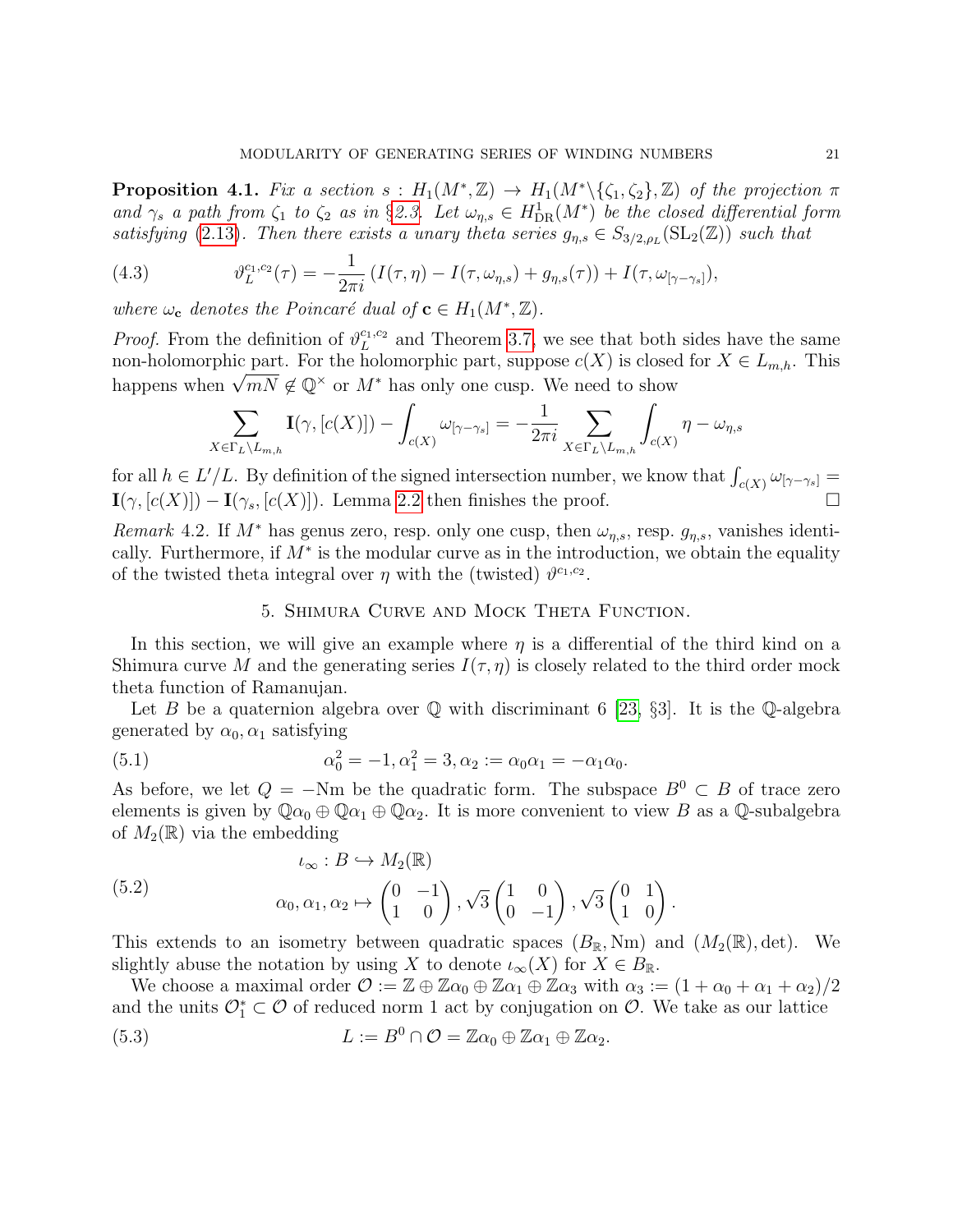Then  $Q(\alpha_0) = -1, Q(\alpha_1) = Q(\alpha_2) = 3$  and

(5.4) 
$$
L' = \frac{1}{2}\mathbb{Z}\alpha_0 \oplus \frac{1}{6}\mathbb{Z}\alpha_1 \oplus \frac{1}{6}\mathbb{Z}\alpha_2, L'/L = \bigoplus_{j=1}^3 L'_j/L_j, L_j := \mathbb{Z}\alpha_j.
$$

We identify  $L'_0/L_0$  with  $\frac{1}{2}\mathbb{Z}/\mathbb{Z}$  and  $L'_1/L_1, L'_2/L_2$  with  $\frac{1}{6}\mathbb{Z}/\mathbb{Z}$ . The group  $\mathcal{O}_1^* \subset SO(L)$  fixes the connected component of  $\mathcal D$  and can be viewed as a discrete subgroup of  $SL_2(\mathbb{R})$  via the map  $\iota_{\infty}$  above. It can be generated by  $\alpha_0, \alpha_0 + \alpha_3, 2\alpha_0 + \alpha_2$ , and naturally acts on  $L'/L$  with the image in Aut $(L'/L)$  is isomorphic to  $\mathbb{Z}/6\mathbb{Z}$ . Let  $\Gamma := \mathcal{O}_1^* \cap \Gamma_L$  be the index 6 subgroup of  $\mathcal{O}_1^*$ . The quotient  $M = \Gamma \backslash \mathbb{H}$  is a Shimura curve of genus one.

Let  $\eta$  be a differential of the third kind on M. For  $m \in \mathbb{Q}$  and  $h \in L'/L$ , the quantity  $\text{Tr}_{m,h}(\eta)$  is defined in [\(3.25\)](#page-14-2). Theorem [3.7](#page-14-1) then implies that the generating series

<span id="page-21-0"></span>(5.5) 
$$
\sum_{h \in L'/L} \mathfrak{e}_h \sum_{m \in \mathbb{Q}} \text{Tr}_{m,h}(\eta) q^m
$$

is the holomorphic part of a mixed mock modular form with shadow  $\sum_{\zeta \in M} r_{\zeta}(\eta) \vartheta(\tau, \zeta)$ , where  $res(\eta) = \sum_{\zeta \in M} r_{\zeta}(\eta)[\zeta]$  and

$$
\vartheta(\tau,z) := v \sum_{h \in L'/L} \mathfrak{e}_h \vartheta_h(\tau,z), \ \vartheta_h(\tau,z) := \sum_{X \in L+h} \frac{(X,X(z))}{2} \mathbf{e} \left( \frac{(X,X(z))^2}{4} \tau - \frac{|(X,X^{\perp}(z))|^2}{4} \overline{\tau} \right)
$$

for  $z = x + iy \in \mathbb{H}$ ,  $X(z) = \frac{1}{y} \begin{pmatrix} -x & |z|^2 \\ -1 & x \end{pmatrix}$  $-1$  x and  $X^{\perp}(z) = \frac{1}{y} \left( \begin{smallmatrix} -z & z^2 \\ -1 & z \end{smallmatrix} \right)$ . Let  $z_0 = x_0 + iy_0 := \frac{1+\sqrt{-2}}{\sqrt{3}} \in \mathbb{H}$  be a CM point. Then

(5.6) 
$$
\mathbb{R}X(z_0) \cap L = \mathbb{Z}\lambda_0, \ (\mathbb{R}\mathrm{Re}(X^\perp(z_0)) \oplus \mathbb{R}\mathrm{Im}(X^\perp(z_0))) \cap L = \mathbb{Z}\lambda_1 \oplus \mathbb{Z}\alpha_2, \lambda_0 := 3\alpha_0 + \alpha_1, \ \lambda_1 := \alpha_0 + \alpha_1,
$$

and  $\tilde{L} := \mathbb{Z}\lambda_0 \oplus \mathbb{Z}\lambda_1 \oplus \mathbb{Z}\alpha_2$  is a sublattice of L of index 2. Denote the lattices  $\mathbb{Z}\lambda_0, \mathbb{Z}\lambda_1$  by N, P respectively. Then  $\tilde{L} = N \oplus P \oplus L_2$  and  $\tilde{L}'/\tilde{L} = N'/N \oplus P'/P \oplus L'_2/L_2 \subset (\mathbb{Q}/\mathbb{Z})^3$ . For  $X = r_0\lambda_0 + r_1\lambda_1 + r_2\alpha_2 \in V$ , it is easy to check that

(5.7) 
$$
(X, X(z_0)) = -\frac{2r_0}{\sqrt{6}}Q(\lambda_0) = 2\sqrt{6}r_0, \ |(X, X^{\perp}(z_0))|^2 = 8r_1^2 + 12r_2^2.
$$

Suppose  $X \in \tilde{L}'$ , then  $X \in L'$  if and only if  $3r_0 + r_1 \in \frac{1}{2}$  $\frac{1}{2}\mathbb{Z}$ . This also implies  $r_0 + r_1 \in \frac{1}{6}$  $\frac{1}{6}\mathbb{Z}.$ Therefore, we have the following two-to-one surjective map

(5.8) 
$$
\phi: L'/\tilde{L} \to L'/L
$$

$$
\mu = (\mu_0, \mu_1, \mu_2) \mapsto (3\mu_0 + \mu_1, \mu_0 + \mu_1, \mu_2)
$$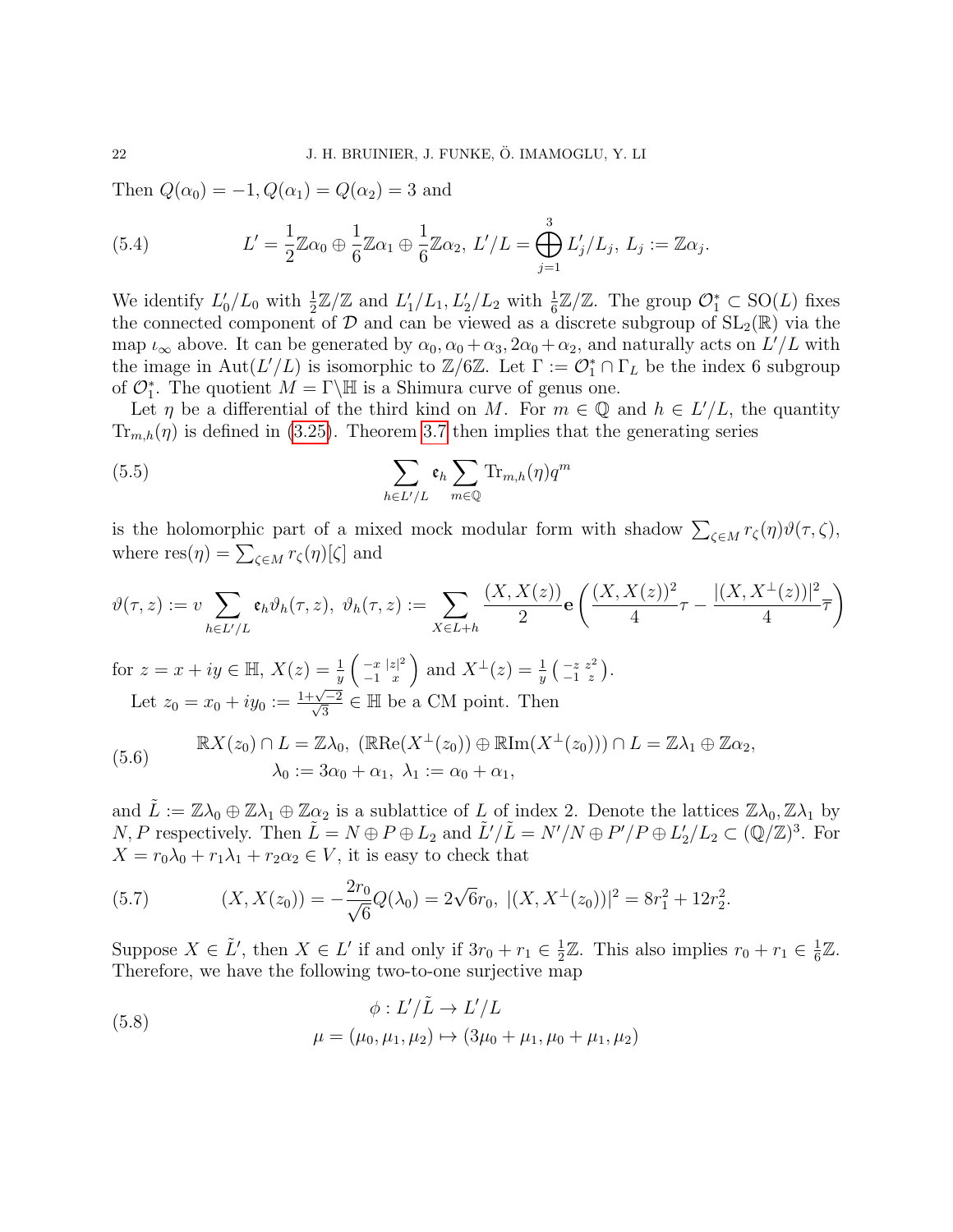where the addition is carried out in  $\mathbb{Q}/\mathbb{Z}$ . It is easy to check that if  $X \in (\tilde{L} + \mu) \cap L' \subset V$ , then  $X \in L + \phi(\mu)$ . This map induces a linear map  $A_{\phi}: \mathbb{C}[L'/L] \to \mathbb{C}[L'/L]$  defined by

(5.9) 
$$
A_{\phi}(\mathfrak{e}_h) := \sum_{\mu \in \phi^{-1}(h)} \mathfrak{e}_{\mu}
$$

for each  $h \in L'/L$ .

Define the theta functions

$$
\vartheta_N(\tau) := \sum_{h \in N'/N} \mathfrak{e}_h \sum_{\lambda \in N+h} \frac{(\lambda, \lambda_0)}{\sqrt{6}} \mathbf{e}(Q(\lambda)\tau), \ \theta_P(\tau) := \sum_{h \in P'/P} \mathfrak{e}_h \sum_{\lambda \in P+h} \mathbf{e}(Q(\lambda)\tau),
$$

$$
\theta_{L_2}(\tau) := \sum_{h \in L'_2/L_2} \mathfrak{e}_h \sum_{\lambda \in L_2+h} \mathbf{e}(Q(\lambda)\tau).
$$

Notice that  $\vartheta_{N,\mu_0}(\tau) = -\vartheta_{N,-\mu_0}(\tau)$  and  $\theta_{P,\mu_1}(\tau) = \theta_{P,-\mu_1}(\tau)$  for  $\mu_0 \in N'/N, \mu_1 \in P'/P$ . For each  $h = (h_0, h_1, h_2) \in L'/L$ , the function  $\vartheta_h(\tau, z_0)$  can be written as

$$
\vartheta_h(\tau, z_0) = v \sum_{\mu = (\mu_0, \mu_1, \mu_2) \in L'/\tilde{L}, \ \phi(\mu) = h} \vartheta_{N, \mu_0}(\tau) \theta_{P, \mu_1}(-\overline{\tau}) \theta_{L_2, \mu_2}(-\overline{\tau}).
$$

The same argument applies when  $z_0$  is replaced by  $-\overline{z_0}$ . In that case, the equation above becomes

$$
\vartheta_h(\tau, -\overline{z_0}) = v \sum_{\mu = (\mu_0, \mu_1, \mu_2) \in L'/\tilde{L}, \ \phi(\mu) = h} \vartheta_{N, \sigma(\mu_0)}(\tau) \theta_{P, \mu_1}(-\overline{\tau}) \theta_{L_2, \mu_2}(-\overline{\tau}),
$$

where  $\sigma \in \text{Iso}(N'/N)$  sends  $\mu_0 \in N'/N = \frac{1}{12}\mathbb{Z}$  to  $5\mu_0 \in N'/N$ . Since  $\sigma$  is an isometry, it defines an automorphism on  $\mathcal{A}_k(\rho_N)$ , which we also use  $\sigma$  to denote.

Let  $\eta$  a differential of the third kind on M with the residue divisor

(5.11) 
$$
res(\eta) = [z_0] - [-\overline{z_0}].
$$

Then the generating series [\(5.5\)](#page-21-0) is the holomorphic part of an automorphic form in  $\mathcal{A}_{3/2}(\rho_L)$ , whose image under  $\xi_{3/2}$  is

(5.12) 
$$
v A_{\phi}^*((\vartheta_{N,\sigma}(\tau)) \otimes \theta_P(-\overline{\tau}) \otimes \theta_P(-\overline{\tau})) \in \mathcal{A}_{1/2}(\overline{\rho_L}),
$$

where  $\vartheta_{N,\sigma}(\tau) := \vartheta_N(\tau) - \sigma(\vartheta_N(\tau)).$ 

On the other hand, recall that the following third order mock theta functions of Ramanujan

(5.13) 
$$
f(q) := \sum_{n=0}^{\infty} \frac{q^{n^2}}{\prod_{k=1}^n (1+q^k)^2}, \omega(q) := \sum_{n=0}^{\infty} \frac{q^{2n^2+2n}}{\prod_{k=1}^n (1-q^{2k-1})^2}.
$$

If one further set  $q = e(\tau)$  and define

(5.14) 
$$
f_0(\tau) := q^{-1/24} f(q), \ f_1(\tau) := 2q^{1/3} \omega(q^{1/2}), \ f_2 := 2q^{1/3} \omega(-q^{1/2}),
$$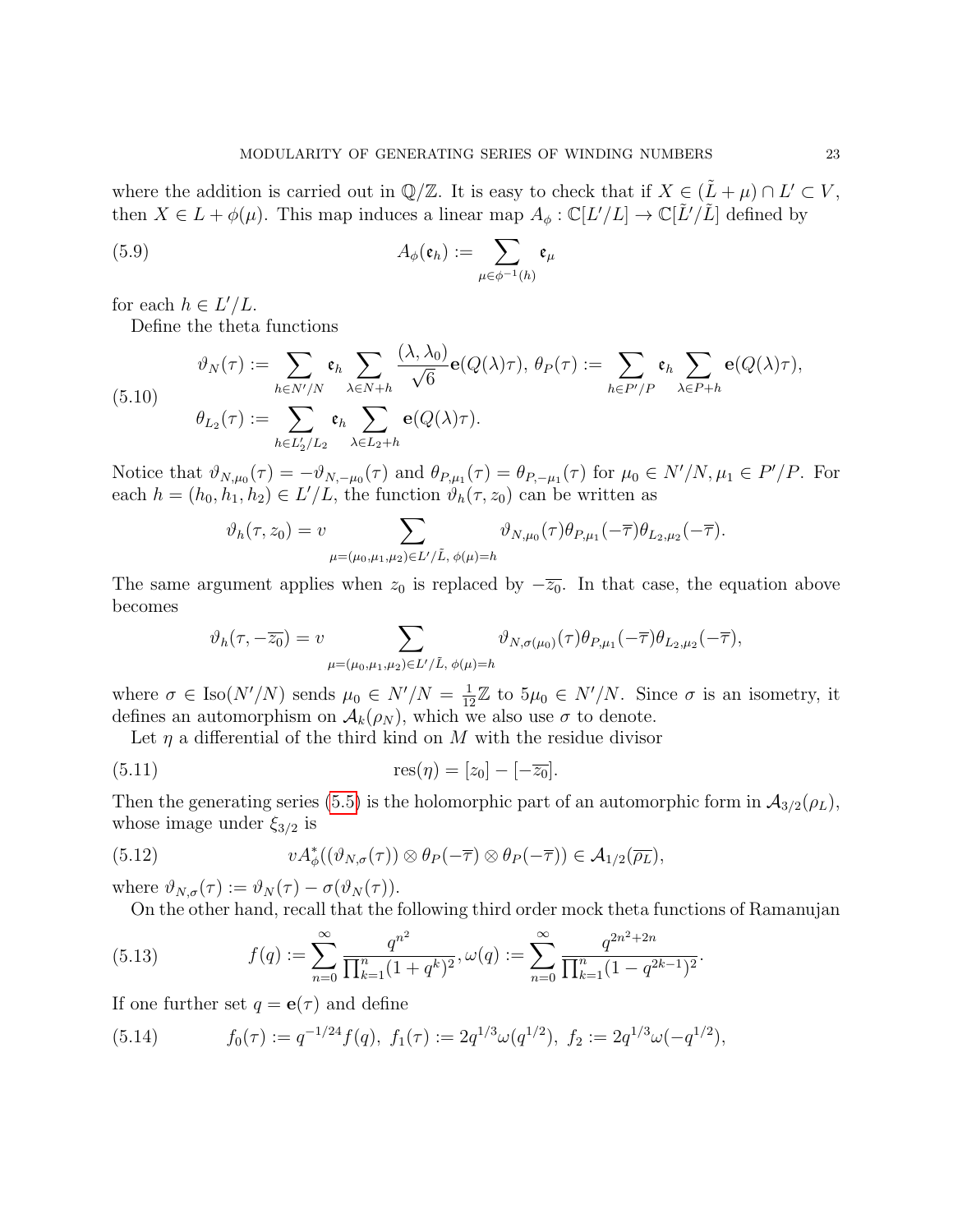then Zwegers showed that the column vector  $(f_0, f_1, f_2)^T$  is a mock modular form with a unary theta function as its shadow [\[28\]](#page-24-14). One can use this to show that the vector (see [\[6\]](#page-23-13))

$$
\tilde{\vartheta}_{N,\sigma}^{+} := -\frac{1}{4}(0, f_0, f_2 - f_1, 0, -f_1 - f_2, -f_0, 0, f_0, f_1 + f_2, 0, f_1 - f_2, -f_0)^T
$$

is the holomorphic part of a harmonic Maass form  $\tilde{\vartheta}_{N,\sigma}$ , whose image under  $\xi_{3/2}$  is  $\vartheta_{N,\sigma}$ . This has a pole of the form  $q^{-1/24} + O(1)$  at the components  $\mathfrak{e}_{\mu_0}$  for  $\mu_0 \in \{\frac{1}{12}, \frac{5}{12}, \frac{7}{12}, \frac{11}{12}\} \subset N'/N$ . In these cases,  $\mu_1 \in \{\frac{1}{4}, \frac{3}{4}\}$  $\frac{3}{4}$   $\subset$  P'/P in order for  $(\mu_0, \mu_1, \mu_2) \in L'/L$ . For these  $\mu_1$ , the function  $\theta_{P,\mu_1}(\tau)$  has the form  $q^{1/8} + O(q)$ . Therefore for any  $h \in L'/L$ , the function

$$
\sum_{\mu=(\mu_0,\mu_1,\mu_2)\in L'/\tilde{L},\phi(\mu)=h}\tilde{\vartheta}_{N,\sigma,\mu_0}(\tau)\theta_{P,\mu_1}(\tau)\theta_{L_2,\mu_2}(\tau)
$$

decays exponentially at the cusp. Therefore, there exists a cusp form  $g \in S_{3/2}(\rho_L)$  such that

$$
\frac{I(\tau,\eta)}{2\pi i}=A_{\phi}^*(\tilde{\vartheta}_{N,\sigma}(\tau)\otimes\theta_P(\tau)\otimes\theta_P(\tau))+g(\tau).
$$

#### **REFERENCES**

- <span id="page-23-11"></span>[1] Claudia Alfes and Stephan Ehlen, Twisted traces of CM values of weak Maass forms, J. Number Theory 133 (2013), no. 6, 1827–1845.
- <span id="page-23-5"></span>[2] Richard E. Borcherds, Automorphic forms with singularities on Grassmannians, Invent. Math. 132 (1998), no. 3, 491–562.
- <span id="page-23-3"></span>[3] Jan Bruinier and Ken Ono, Heegner divisors, L-functions and harmonic weak Maass forms, Ann. of Math. (2) 172 (2010), no. 3, 2135–2181.
- <span id="page-23-6"></span>[4] Jan Hendrik Bruinier and Jens Funke, On two geometric theta lifts, Duke Math. J. 125 (2004), no. 1, 45–90.
- <span id="page-23-8"></span> $[5]$   $\_\_\_\_\$ , Traces of CM values of modular functions, J. Reine Angew. Math. **594** (2006), 1–33.
- <span id="page-23-13"></span>[6] Jan Hendrik Bruinier and Markus Schwagenscheidt, Algebraic formulas for the coefficients of mock theta functions and Weyl vectors of Borcherds products, J. Algebra 478 (2017), 38–57.
- <span id="page-23-1"></span>[7] Atish Dabholkar, Sameer Murthy, and Don Zagier, Quantum black holes, wall crossing, and mock modular forms,  $(2012)$ .
- <span id="page-23-7"></span>[8] Jens Funke, Heegner divisors and nonholomorphic modular forms, Compositio Math. 133 (2002), no. 3, 289–321.
- <span id="page-23-2"></span>[9] Jens Funke and Stephen Kudla, Mock modular forms and geometric theta functions for indefinite quadratic forms., (2017).
- <span id="page-23-12"></span>[10] Jens Funke and Stephen Kudla, Theta integrals and generalized error functions, ii, 2017.
- <span id="page-23-9"></span>[11] Jens Funke and John Millson, Cycles in hyperbolic manifolds of non-compact type and Fourier coefficients of Siegel modular forms, Manuscripta Math. 107 (2002), no. 4, 409–444.
- <span id="page-23-4"></span>[12] Phillip A. Griffiths, Introduction to algebraic curves, Translations of Mathematical Monographs, vol. 76, American Mathematical Society, Providence, RI, 1989, Translated from the Chinese by Kuniko Weltin.
- <span id="page-23-10"></span>[13] B. Gross, W. Kohnen, and D. Zagier, Heegner points and derivatives of L-series. II, Math. Ann. 278 (1987), no. 1-4, 497–562.
- <span id="page-23-0"></span>[14] F. Hirzebruch and D. Zagier, Intersection numbers of curves on Hilbert modular surfaces and modular forms of Nebentypus, Invent. Math. **36** (1976), 57–113.